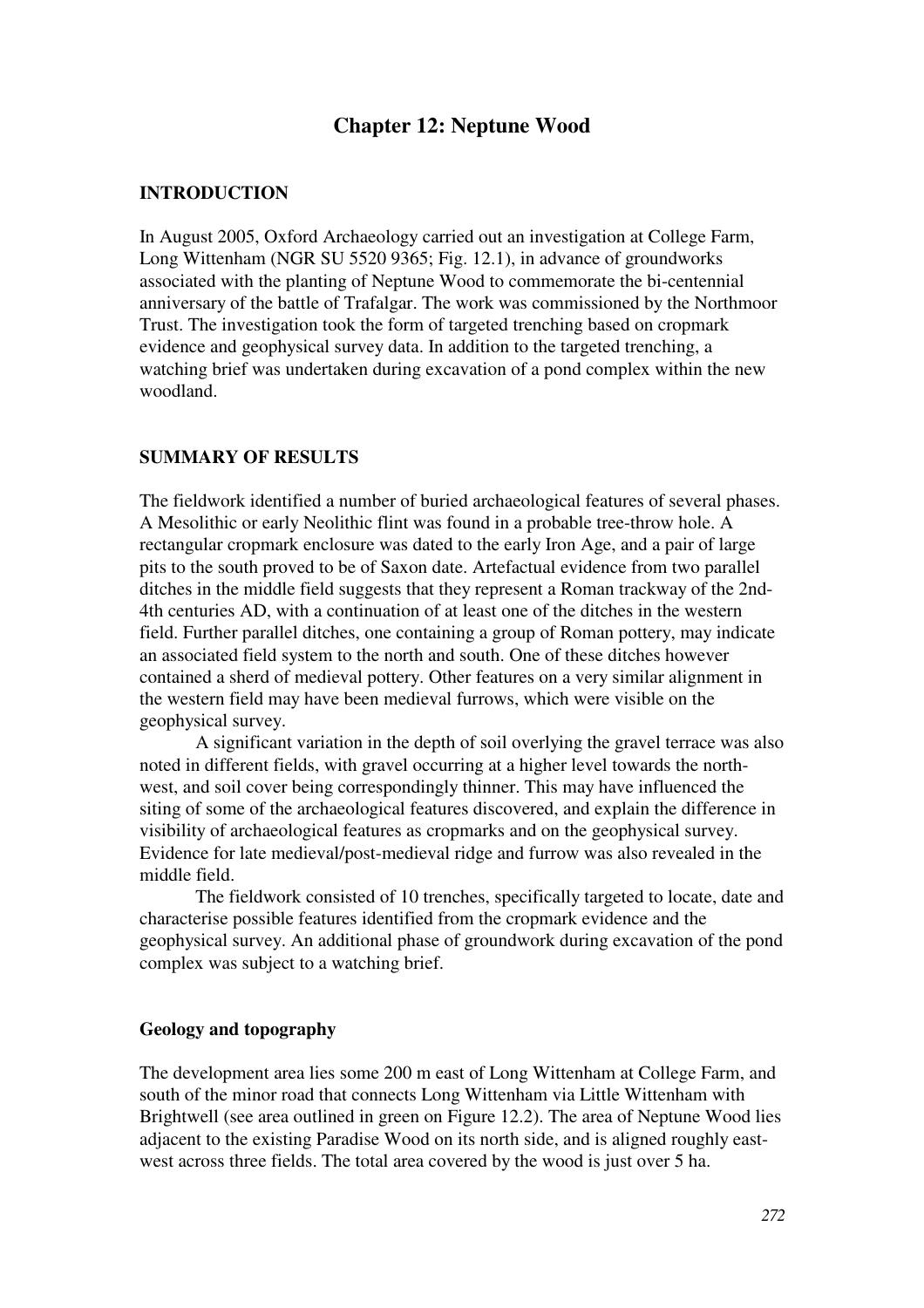The site sits on valley gravel terrace deposits (BGS Sheet 254) at around 51 m above O.D. The surrounding area is also gravel terrace, but drops onto floodplain some 300 m to the north-west, where the river Thames bends north towards Clifton Hampden. The boundary between the western and middle field is sinuous, suggesting that this was formerly the line of a stream. The site is currently flat, although the eastern end of the middle of the three fields, and the western end of the eastern field, are liable to flooding. This area may therefore have formerly been lower-lying. Until recently, all three fields have been under cultivation, the western two under peas, the eastern field under wheat. Only the middle and western fields were subject to archaeological evaluation.

#### **Archaeological and historical background**

The westernmost field contains a variety of cropmarks (SMR 15311) indicating buried archaeology (see Figure 12.2). These comprise: a rectangular enclosure with a circle inside (SMR 8519), thought to be Iron Age, several sinuous ditches (some meeting at right angles) that probably represent a field system (NMR 1089371), a trackway (NMR 1089349, almost certainly Roman) and a group of large individual marks probably representing pits or wells. Seven Saxon sunken-featured buildings are recorded further north-west in this field (SMR 8522), and a probable Saxon hall has been identified only 50 m north of the rectangular enclosure from a photograph taken in 1986(Dodd in Booth et al. 2007, Fig. 3.26 c). The cropmark evidence suggested that the rectangular enclosure lay just outside Neptune Wood, but the geophysical survey showed that the enclosure ditch lay further to the south-east and extended into the development area.

 A smaller C-shaped enclosure (NMR 1089369) is visible in the middle field just north of Neptune Wood (Figure 12.2). The Roman trackway is also visible in the eastern field, but beyond the area to the east of the wood. Along the southern edge of this field, just outside Neptune Wood, are several linear features of uncertain character. Their north-east and north-west alignments make it possible that they are connected with the sinuous field system seen in the western field. Much of the middle field and the western part of the eastern field are liable to flooding, perhaps indicating a formerly low-lying area fed by the stream running between the western and middle fields. No cropmarks are visible in this area.

 Map regression and study of vertical aerial photographs indicates that the area has probably always been fields since the medieval period. Examination of vertical aerial photographs from the 1940s at the NMR suggests that the western field was covered by medieval furrows. Evidence for the use of the middle and north fields is less clear. The earliest maps (Rocque 1761) show the area as open fields.

 Findspots in the Sites and Monuments Record include a ground Neolithic axe from the western field (in possession of the Northmoor Trust).

 Fieldwalking over the field immediately west of Neptune Wood during 2004 revealed part of a rotary quern of Upper Old Red Sandstone, probably of Roman date, and a scatter of Roman pottery (Lamdin-Whymark and Allen 2006). A small quantity of struck flint, largely of Neolithic or early Bronze Age date, was also recovered (Lamdin-Whymark ibid.).

 Fieldwalking over an area 120 m by 30 m in the northern part of the middle field was carried out under the supervision of J Hinchcliffe of English Heritage in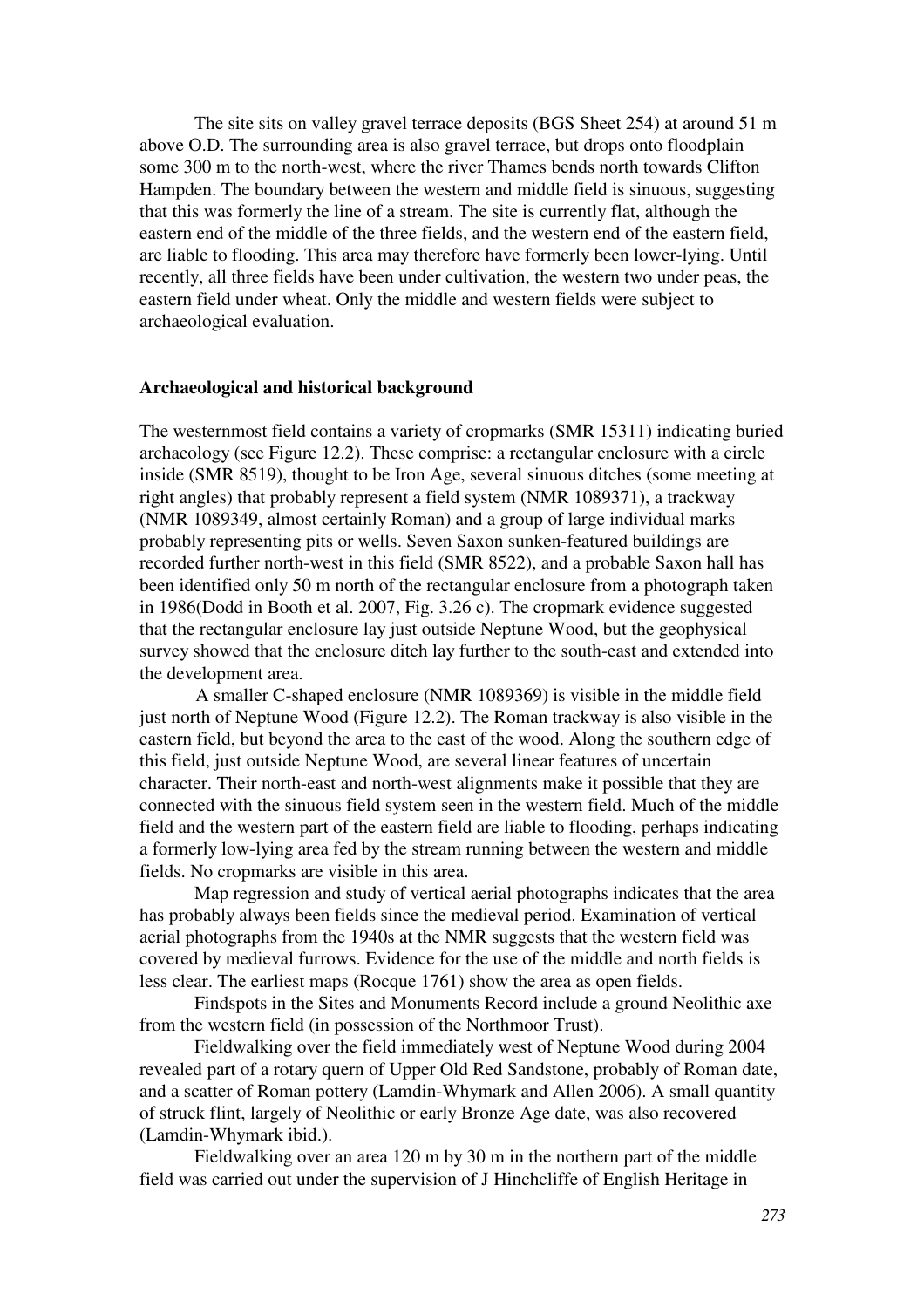1998. A summary report indicates that Roman pottery was found throughout the field, particularly towards the south end of the area walked. Struck flint (including a proportion with secondary working) was also recovered throughout the area, but with a concentration towards the north end of the area (towards the river).

 Cropmarks in adjacent fields include a Roman and possibly prehistoric settlement astride a north-south trackway some 300 m to the north-east, within the Northfield Farm Scheduled Ancient Monument (Oxfordshire SAM 180), and medieval and probable Saxon halls some 200 m to the west just south of Long Wittenham. There was therefore potential for archaeological remains of a wide variety of periods within the development area.

### **GEOPHYSICAL SURVEY** *by Alister Bartlett*

The survey at College Farm (Fig. 12.3) covers the site of the proposed new Neptune Wood in fields containing a number of cropmarks. The cropmark features (Figs 12.2.and 12.3) appear to be less substantial and more deeply buried than was the case at Northfield Farm, where the survey was highly responsive. The cropmark enclosure in the west field, and various linear features were not clearly detected, although various other magnetic anomalies may be archaeologically significant. These include magnetic anomalies which could indicate silted pits or other settlement remains in the northern half of the middle field. Roman pottery has been found in this area. Other more isolated anomalies in the west field were found by trenching to represent Saxon features. Various linear cultivation markings are visible, as also noted above at Paradise Wood. Strong irregular magnetic anomalies in the west field are likely to represent natural variations in the depth of soil cover above the gravel.

# **STRATIGRAPHIC NARRATIVE**

Terrace gravels were encountered in all trenches and appeared to slope away to the south and east of the site. The overlying deposits comprised a friable, mid orange brown, clayey silt subsoil to the east, overlain by the existing topsoil. The subsoil was considerably thinner across the majority of the western field than it was to the east, and in places was not seen at all (i.e. Trenches 3 and 10). The exception was Trench 5, which was adjacent to the existing western boundary of the field. The varying depth of these deposits reflected both the shallow depth of the elevated area of gravel towards the north of the site, and a build up of soil against the existing field boundaries which is probably a result of subsequent cultivation.

### **Distribution of archaeological deposits**

The site was broadly phased into five periods using spot dates from the pottery assemblage and the stratigraphic record, particularly the relationship between features and the subsoil.

 The features investigated by the interventions are described where possible by phase. Dating has been assigned through pottery spot dates and stratigraphic relationships where appropriate (detailed in Appendices 1 and 2). Due to the uncertain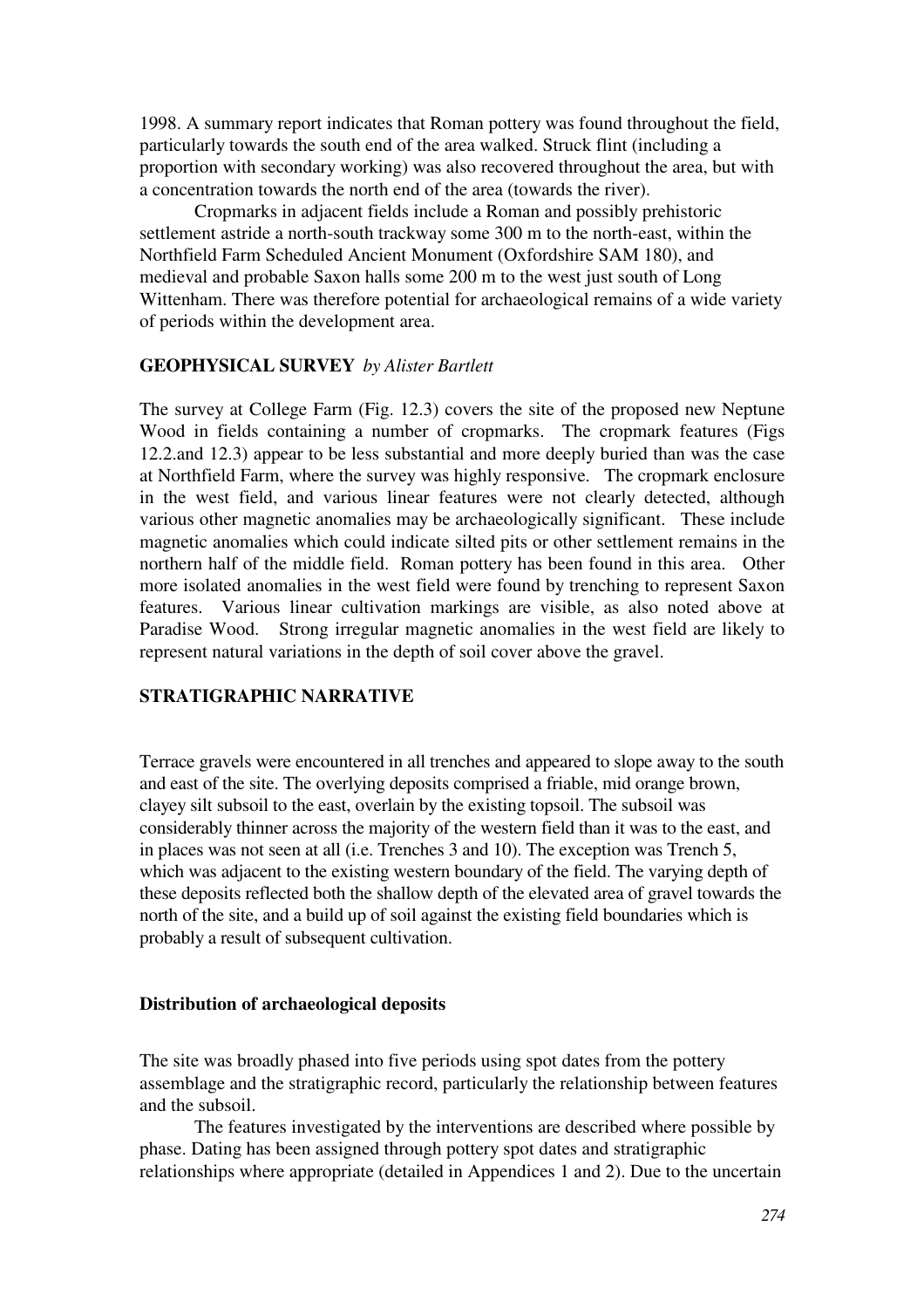date of a large proportion of the ditches, these have been described by trench or groups of trenches.

### **Non-Archaeological Features**

#### *Geological Anomalies*

Several of the features identified on the geophysical and cropmark surveys proved on excavation to be geological in origin due to their irregular shape and base. The sinuous feature seen as a cropmark running north-south through Trenches 1 and 2 was only identified clearly in Trench 2 (25209), where it had poorly- defined edges and changed in depth over short distances, with an irregular base. The feature consisted of a broad shallow hollow (some 3 m wide and only 0.2 m deep) with an irregular deeper central gully up to 0.6 m across and 0.25 m deep. Both the deeper gully and the broader hollow were filled with one dark brownish-orange clayey silt with sandy pockets (25008), which was sterile. The sides of the gully varied from gently sloping to vertical, and from one another, over a short length, the base was similarly irregular and the depth faded to almost nothing within the confines of the trench. This feature corresponds with the projected course of the sinuous linear feature identified from the cropmark survey, and is likely to be of geological origin.

 In addition the anomalies in the southern end of Trench 11 were believed to have been caused by iron-panning in the soil disrupting the geophysical readings. Several of the features in the ponds area which initially resembled post-holes also proved on excavation to be naturally occurring silty patches within the natural gravel (see also Fig.12.13).

### *Trench 5 (not illustrated)*

Trench 5 was located to the west of the western field and was targeted on two discrete geophysical anomalies. No features were observed although the depth of subsoil was considerably greater than trenches to the east. The terrace gravels were encountered at *c*. 50.55 m OD and were overlain by an homogeneous layer of subsoil (25001) which was 0.4 m thick to the west of the trench and 0.3 m thick to the east. The subsoil, which is interpreted as an earlier ploughsoil, was overlain by a layer of topsoil (25000) *c*. 0.25 m thick.

 A number of geological variations within the gravel were noted which suggest that the geophysical anomalies were probably geological in origin.

### **Mesolithic or early Neolithic**

Part of a small irregular feature 25715 was found on the north edge of ditch 25713 in Trench 7 (Fig. 12.12). This consisted of a hollow in the gravel 0.37 m deep and at least 0.8 m across, with an area of flaky largely dissolved limestone concretion forming a dome on the flat base, and overlain and surrounded by a layer of flaky,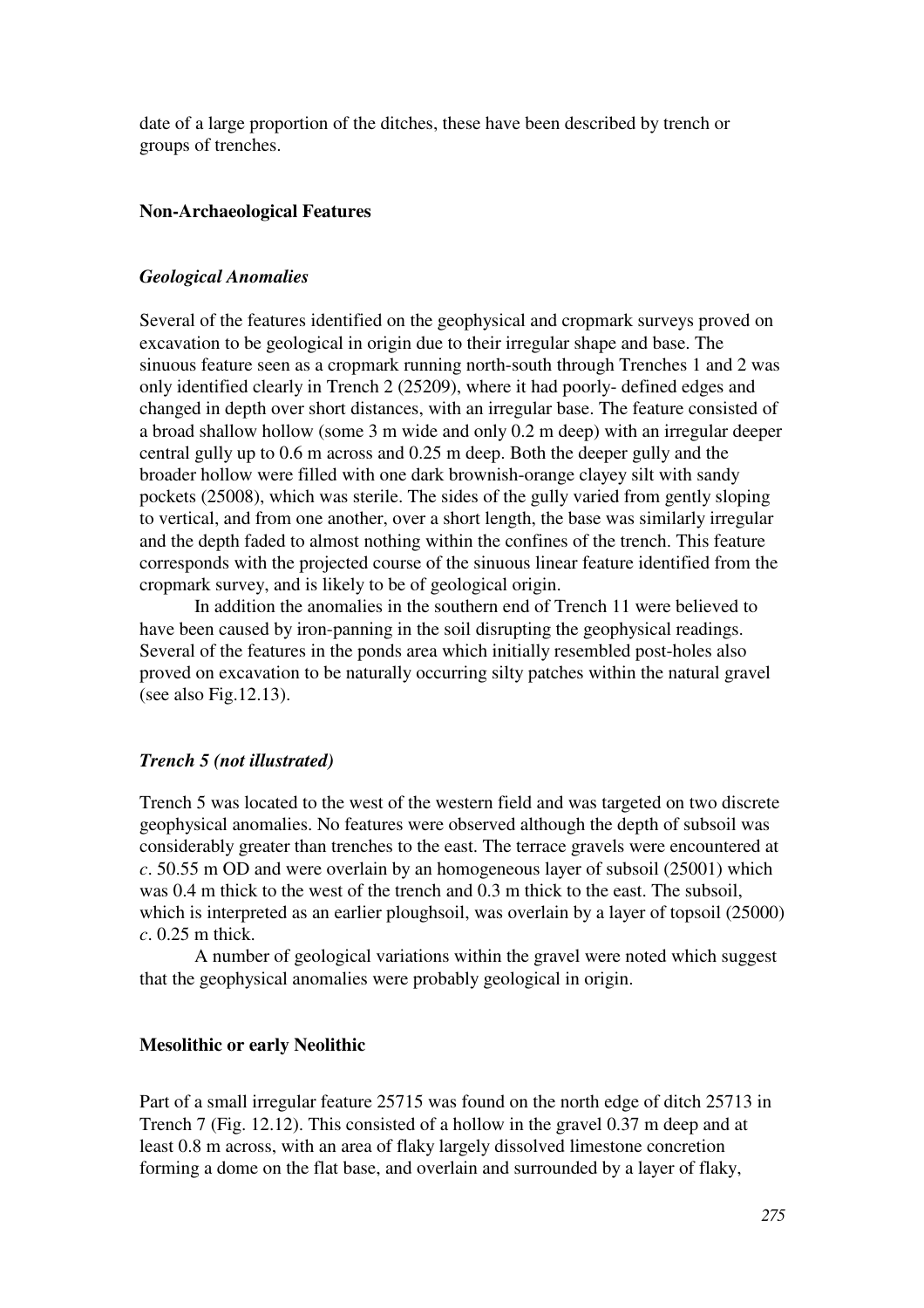black and grey soil (25716), with black inclusions, probably manganese but possibly including some charcoal, and reddened stones. Within the middle of layer 25716 a flint blade was found. The reddening of the stones could be the result of mineral deposits rather than burning, and there was no evidence of reddening of the surrounding gravel, but the presence of the blade shows that this was not an entirely natural feature. It could have been a tree-throw hole in which the gravel pushed up by the roots subsequently decayed, and layer 25716 could have incorporated a small quantity of comminuted charcoal along with the flint in the layer that subsequently filled in the tree-throw hole.

### **Early Iron Age enclosure and associated features**

## *Trench 9*

The rectangular enclosure in the western field identified as a cropmark and located by the geophysical survey lay mostly outside the area of Neptune Wood, but the southeast corner was affected, and so was sectioned in Trench 9 to establish its size and date (Fig. 12.6). In the east-west section the ditch was 4.5m wide by at least 0.85m deep, although the bottom of the feature was not established due to safety considerations. The ditch had fairly gently sloping sides (40°) to the depth excavated (Fig. 12.6), and the outer edge appeared to be flattening, suggesting either a ledge or the base of the ditch.

 The earliest excavated fill (25006) was a silty sand with *c*. 40% gravel, and produced five sherds of early Iron Age pottery and one sherd of early-mid Iron Age pottery (see Edwards, Prehistoric Pottery). This may have been primary silting. The remaining fills comprised compact, greyish brown sandy silts (25007 and 25008) which reflected the gradual silting up of the ditch.

 A concentration of gravel inclusions within the fills along the northern edge of the feature may be indicative of an internal bank that had eroded into the ditch during the silting process, or could simply represent greater erosion at the inside corner of the ditch. Finds from these fills were a few mammal bones (see below).

 The north-south section of the ditch was extended to investigate an ovoid feature (25010) immediately to the east and its relationship to the enclosure. The feature proved to be shallow (0.08m) and poorly defined, although a sherd of mid-late Roman pottery suggests that it post-dates the enclosure. The single fill of this feature (25002) was indistinguishable from deposit 25008, slow silting in the top of the enclosure ditch.

#### **Early-mid Saxon**

The geophysical survey identified several anomalies across the impact area, two of which were investigated in Trench 4. The excavation revealed several pits of Saxon date which produced a significant quantity of pottery, metal work and bone, indicative of the dumping of domestic refuse. Pit 25424 (Figs 12.7 and 12.8) was 3.5m in diameter and 1.1m deep and was initially backfilled to a depth of 0.2m with a layer of redeposited natural (25425). The subsequent fills comprised a single layer of charcoal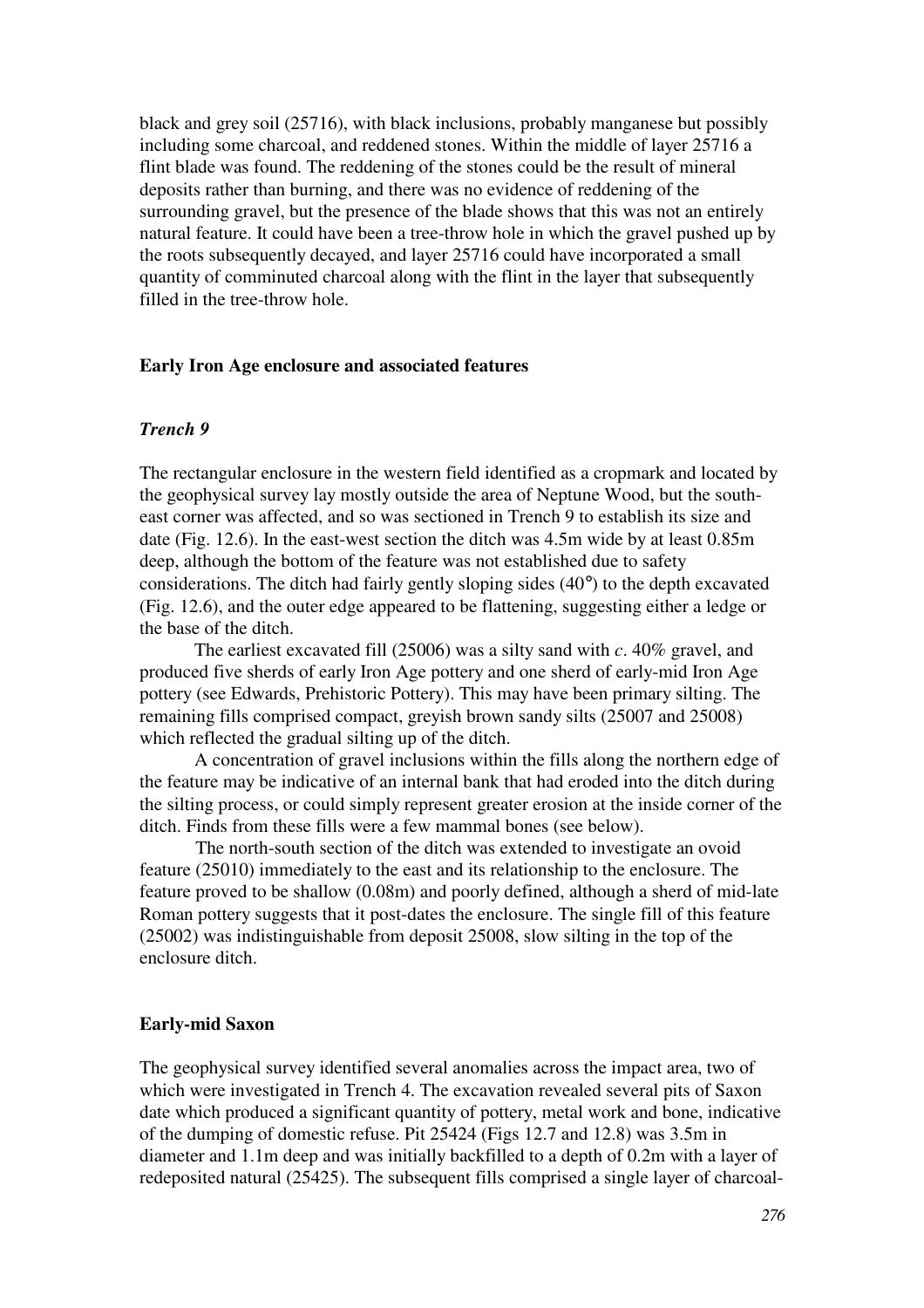rich silt with inclusions of early-mid Saxon pottery and some animal bone (25426) and a final layer of gravelly silts, thought to represent gradual erosion and silting (25427). This also contained Saxon pottery, together with one residual late Bronze Age or early Iron Age sherd. The function of the pit is unclear however the initial redeposition of natural gravels suggests that it may have been dug as quarry and later reused as a refuse dump.

 To the west of the trench there was a large soilmark, one third of which was excavated. This was provisionally interpreted as a series of intercutting pits (25400, 25403, 25413). The earliest fill (25418), was not dug completely as the water table was reached, but was believed by its silty nature to represent the initial phase of erosion of the pit sides. In section, it is clear that pit 25413 cuts both pit 25400 and 25403, though both pit 25403 and 25413 are filled in the later stages by 25411 and 25412 (fig 8).The lower fills comprised redeposited gravels (25404, 25405, 25410) interspersed with layers of fine silty material (25408, 25418). thought to be representative of repeated periods of deliberate backfilling followed by erosion and silting. The upper fills (25412, 25416, 15419) comprised a significant amount of charcoal, animal bone, mid-Saxon pottery and some metal work, which is interpreted as domestic debris.

 The function of the intercutting pits was not clear from the excavation, however it is possible that they could represent quarrying activity or a waterhole (as the level of the water table was reached towards the bottom of the deepest pit). It seems likely that the pits relate to the Saxon settlements identified from cropmark evidence further north in the same field and in the field to the west of the investigation area (Dodd in Booth et al 2007, Fig. 3.26), and from a cemetery further west under Long Wittenham.

### **Roman (2nd-4th century AD)**

The cropmark and geophysical survey interpretations had identified a possible trackway running roughly north-east/ south-west across the site. The trackway was clearly defined in the westernmost field, and in the field east of Neptune wood, but there was no evidence for its continuation into the field beyond (Fig. 12.3).

 Trenches 1 and 2 were located to investigate the trackway in the western field and its relationship to a sinuous cropmark running north-east across it, tentatively identified by the geophysical survey (Fig 12.2). Trenches 6 and 7 were positioned across the line of the postulated continuation of the trackway ditches through the middle field. The sinuous feature was irregular in form and section and so was determined to be geological in origin (see above).

### *Trench 1*

In Trench 1 (Fig. 12.9), 0.18 m of topsoil overlay four linear features cut into the gravel running roughly north-east to south-west. No dating evidence was recovered from any of them, but the most substantial were ditches 25106 and 25104. Both 25104 and 25106 were approximately 2 m wide and *c*.0.25 m deep, and were separated by a distance of approximately 4 m. Ditch 25106 was filled by a primary sandy silt that was 65 % gravel, i.e. eroded material from the ditch edges (25107), overlain by a mid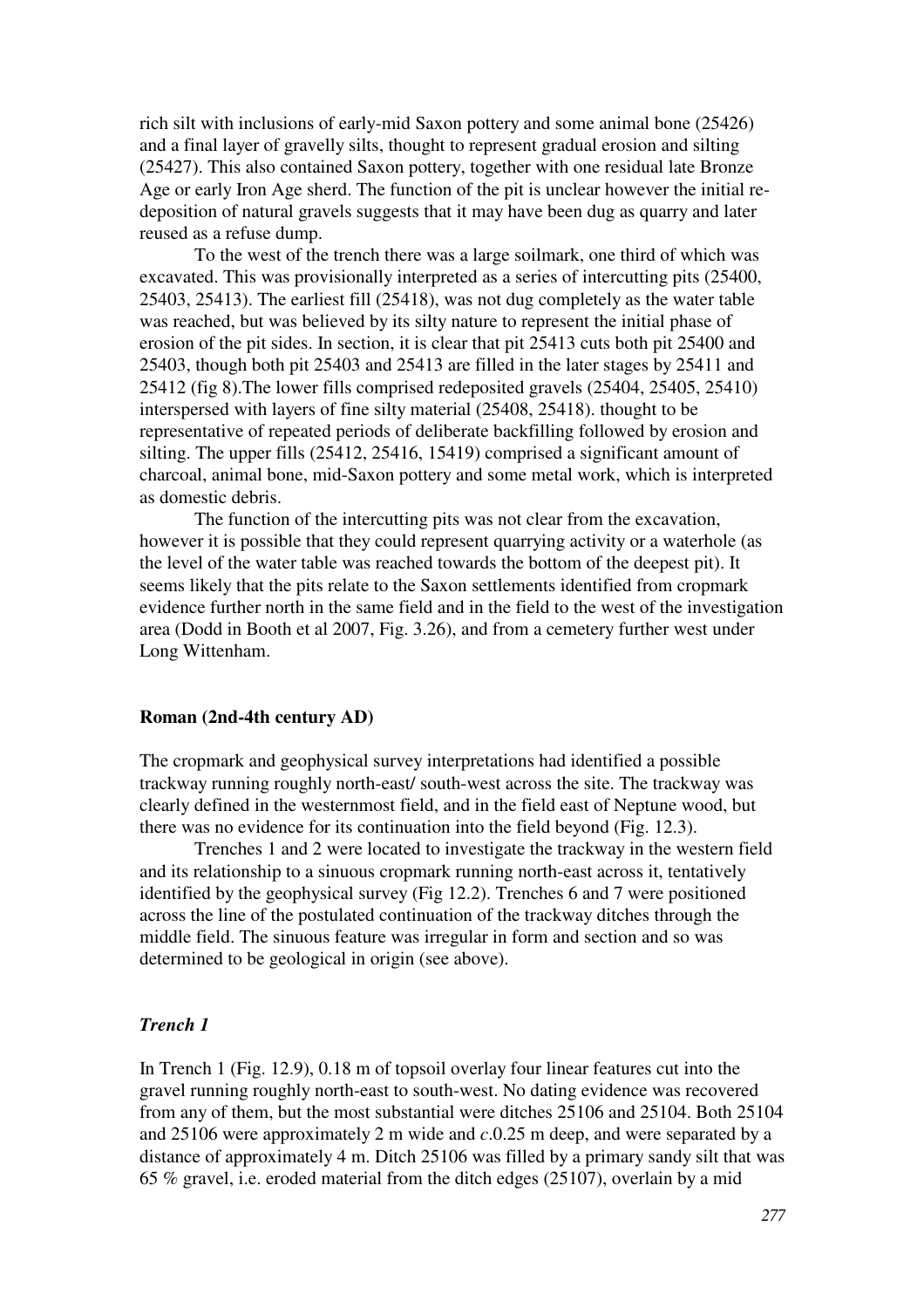yellow brown sandy silt with only a little gravel (25108), suggesting that the ditch had stabilised and then filled by gradual silting.

 Ditch 25104 had a single fill (25105) similar in composition to layer 25108 in ditch 25106 but more sandy. Ditch 25104 was recut on the southern edge by 25100, which measured 1.5 m wide by 0.5 m deep. The fills comprised a mid brownishyellow silty sand with 60 % fine gravel, i.e. eroded natural from the ditch edges (25101), overlain by a brownish-grey silt with only 10 % gravel (25102) representing slower silting, and then a more orange-brown sandy silt with 60 % fine gravel and a little charcoal (25103). The gravel in the last fill may suggest either the erosion of a bank or the in-washing of an adjacent ploughsoil.

Some 8.5 m north of ditch 25106 was a narrower ditch 25109. This had steeply sloping sides and a flat base, and was 1.25 m wide at the top, 0.3 m deep and 0.85 m wide at the base. There were two fills: a primary very gravelly brownish orange silty sand (25110) and a cleaner mid yellowish-brown sandy silt (25111) above representing slower silting. Just 2 m north of this was another parallel gully 25112, 0.8 m wide and 0.25 m deep, with very steep sides and a flat base. This contained the same sequence of fills as ditch 25109.

### *Trench 2*

Trench 2 (Fig. 12.10) was targeted on a further intersection between the cropmark trackway ditches and the sinuous linear feature shown on the cropmark plot. Here, the topsoil was 0.25 m deep and overlay a thin (0.04 m ) layer of subsoil sitting upon gravel and archaeological features.

 Two well-defined ditches were excavated in Trench 2 (25203 and 25211). These were of similar dimensions (*c*. 2m wide by 0.4 m deep), spacing (3.7 m apart) and alignment to 25106 and 25104 in Trench 1. In Trench 2, however, it was the northern ditch 25203 that was re-cut (as ditch 25201). The original cut had a natural sequence of primary very gravelly (65 %) orange-brown silty sand (25204) overlain by more greyish-brown clayey silt with only 35 % gravel (25205), and then more orangebrown sandy clay (25202), indicating more gradual silting up the profile. One sherd of later Roman pottery and one residual prehistoric sherd were recovered from this fill. The recut in Trench 2 is of similar dimensions to the re-cut in Trench 1 (25110), but is squarer in profile (Fig. 12.10). Recut 25201 had only a single fill of brownish-grey clayey silt with gravel similar to 25205. The homogeneous fill implies relatively rapid infilling, possibly from a bank or perhaps from an adjacent ploughsoil, hence the gravel. There were no finds from either feature.

### *Trench 6*

Trench 6 (Fig. 12.11) was located to the west of the middle field. As the trackway ditches were not visible as cropmarks, or on the geophysical survey, the trench was targeted on the projected route of the cropmark trackway and upon two discrete geophysical anomalies (Figs 12.3 and 12.4). Topsoil (25600) was on average 0.25 m thick, and overlay a layer of subsoil (25601) that deepened to 0.40 m thick at the south of the trench, reflecting both the natural slope and a build up of soil against the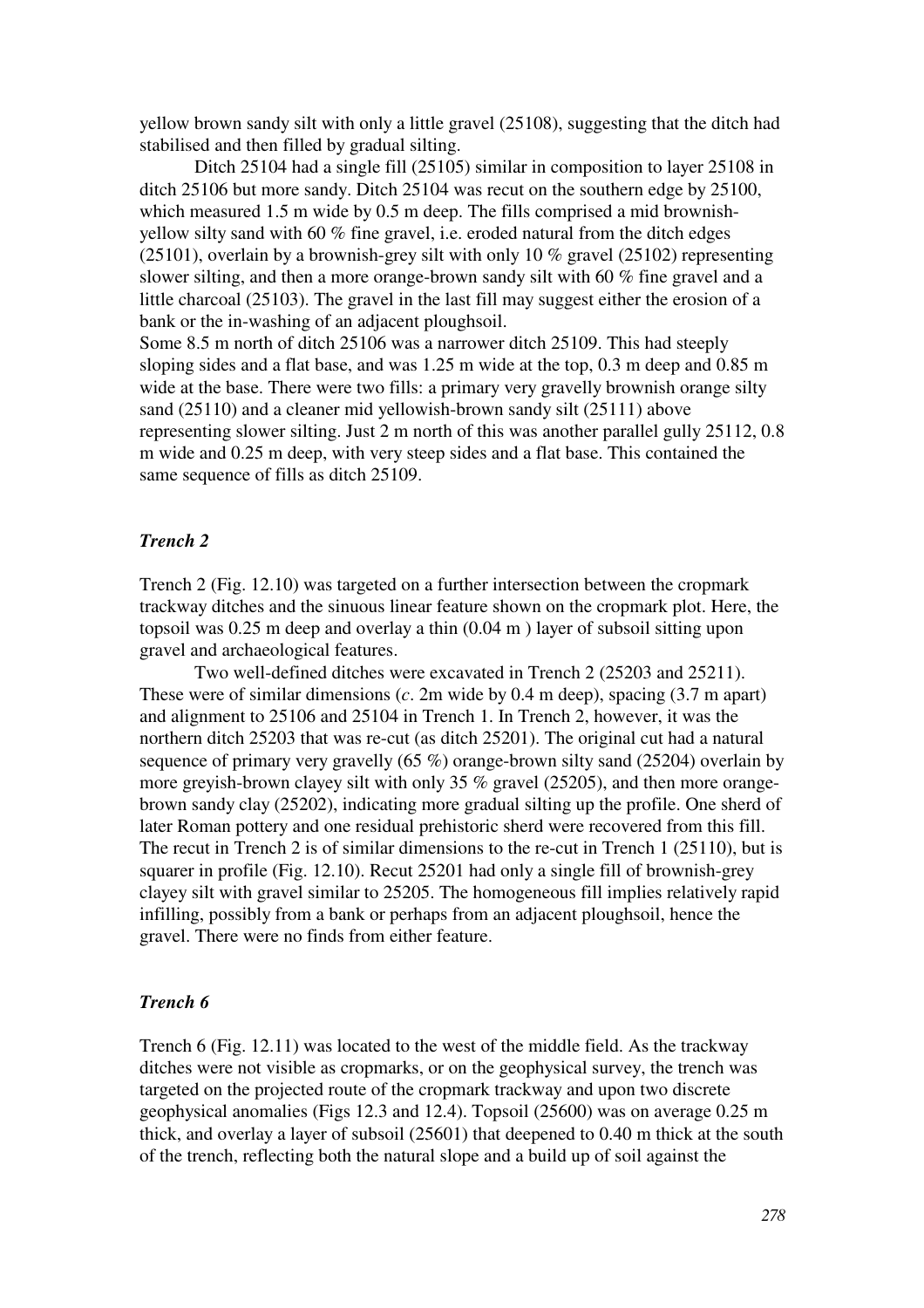existing field boundary. The subsoil sealed the upper fills of the features described below, and is interpreted as an earlier ploughsoil.

 Trench 6 revealed a number of features cut into gravel, including several ditches aligned roughly north-east to south-west. The most southerly two lay approximately 3.75 m apart, and may represent a pair of trackway ditches. The more southerly of these ditches was not excavated, as it was only partially exposed in the southern end of the trench. The northern ditch (25613) was 1.5 m wide by 0.44 m deep and produced several sherds of mid-Roman pottery. The fill (25614) comprised a mid grey silty clay with a concentration of eroded gravel in the base.

 Some 6 m north of ditch 25613 was another linear feature (25603), 3.5 m wide and 0.8 m deep, the southern side sloping more gently than the northern side, so that the pointed base was not central, but towards the north. There were four fills: primary gravel silting on the side (25604) with a thin layer of dark grey clayey silt at the base (25605), possibly an originally waterlogged deposit, overlain by a more sandy grey silt (25606) and then a mid-grey clayey silt (25607) representing slower silting. Alongside this ditch was a narrower ditch 25610, some 1.3 m wide, with a bowl-shaped profile 0.4 m deep and two clayey silt fills, the lower (25611) brownish-grey and with primary gravel spills, the upper (25612) a cleaner mid-grey colour, both representing natural gradual silting. Only the upper fill of this ditch was recognised at first, but when fully excavated it lay very close to ditch 26513. There were no finds from either ditch. Ditch 25610 cut a possible pit or natural hollow 25608 filled with sterile grey clayey silt.

 The geophysical anomalies targeted by Trench 6 are likely to have been geological, as variations in the gravel were noted within the trench, but no recognisable features. At the very north end of the trench, some 6 m from 25610 and running parallel to it, was another linear soilmark 0.4 m wide. This was not investigated, but was believed to be a deep ploughing mark.

## *Trench 7*

Trench 7 (Fig. 12.12) was located in the east of the middle field. As with Trench 6, this was located over the projected line of the trackway ditches as they did not show as cropmarks or geophysical anomalies. The trench was also targeted over two discrete anomalies shown on the geophysical survey (Figs 12.3 and 12.4).

 The topsoil (25700) was on average 0.25 m thick, and overlay a layer of subsoil (25701) that deepened to 0.35 m thick at the south of the trench, reflecting both the natural slope and a build up of soil against the existing field boundary. The subsoil sealed the upper fills of the features described below, and is interpreted as an earlier ploughsoil. Three ditches were also found at the south end of this trench, and the southernmost pair, ditches 25708 and 25713, are considered to represent the eastern continuation of the trackway (northern and southern ditches respectively). Ditch 25708 was 0.65m deep and was at least 1 m wide, extending beyond the end of the trench. A thin primary gravel and silty sand (25709) was overlain by a tenacious yellowish-brown sandy silt with little gravel (25710), presumably representing gradual silting. This was overlain by a similar silt but with 40 % gravel,  $(25711)$ , perhaps indicating either the erosion of a bank or that an adjacent ploughsoil was being washed into the ditch. Ditch 25713 was 0.39 m deep and 1.5 m wide, and contained a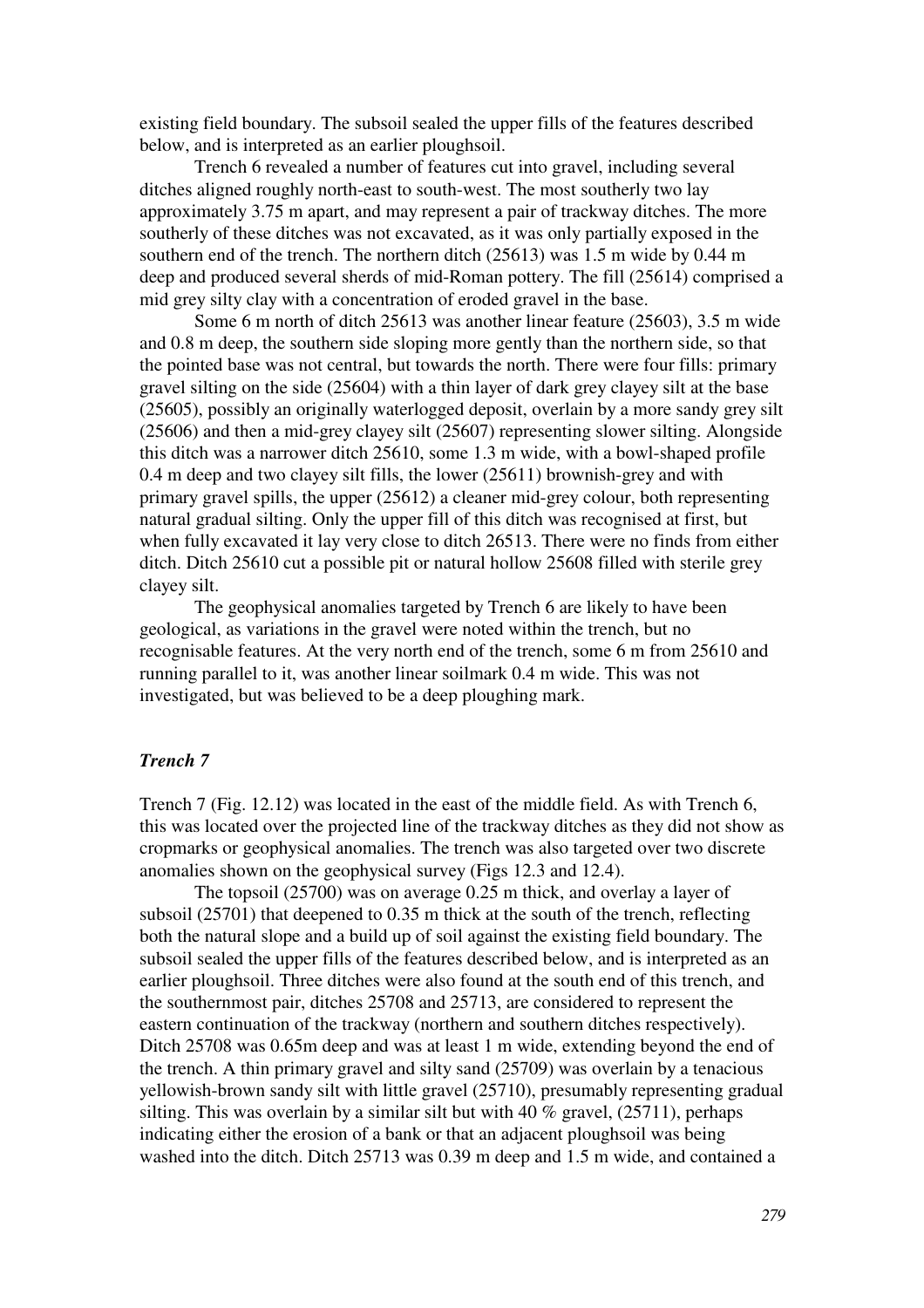single grey clayey silt (25714) indicative of gradual silting. Both produced several sherds of 2nd-4th century AD pottery.

 Immediately north of ditch 25713 was another ditch (25705), *c*. 3 m wide, which was part-sectioned and at least 0.5 m deep, and contained a primary fill of eroded gravel and silt (25706) overlain by a mid-yellow brown sandy silt with little gravel, indicative of gradual silting. This feature was tentatively linked with 25603 in Trench 6, and if so, would indicate a slightly different alignment to the trackway ditches, running more westwards.

 Towards the north end of Trench 7 was a fourth linear feature 25703, of which several metres were exposed. The fill 25704 produced two sherds of Saxo-Norman pottery, and this is judged to be a medieval furrow.

The geophysical anomalies targeted by Trench 7 are likely to have been geological, as variations in the gravel were noted within the trench, but no corresponding archaeological features.

#### *Ponds complex*

In addition to the trackway, evidence for a Roman field system was uncovered during the ponds complex watching brief (Fig. 12.13). Ditch 25974 in the north of the area was a metre wide and 0.32 m deep, was aligned roughly south-west/ north-east and was traced for over 25 m. Where sectioned it had sloping sides and a cupped base, and was filled with a mid-grey slightly silty clay over a primary brownish-grey sandy silt with gravel, suggesting gradual silting. A significant quantity of Roman pottery was recovered from the one excavated section (fill 25976). A further ditch (25980), found at the bottom of a small circular pond, was recorded in plan running north-west to south-east at right angles, and it is possible that these features together represent Roman field boundaries associated with the trackway. The pottery recovered probably dated from between the late 2nd and late 3rd centuries AD, and, together with the close alignment of these ditches to the trackway, this suggests that they may all have been contemporary.

 At the south end of the ponds complex, a single posthole or small pit 0.6 m in diameter and surviving 0.32 m deep, with sloping sides and a cupped base, was recorded (25960). The grey sandy silt fill contained a single sherd of Roman pottery. A second circular feature 25977 with identical fill was found immediately to the east, but was only 0.12 m deep with shallowly sloping sides. Several other circular or oval soil-marks were investigated, but all proved to be irregular and sterile. The purpose and date of 25960 and 25977 remains uncertain.

#### **Roman or Medieval?**

### *Ponds complex*

Pit or posthole 25960 lay immediately east of a gully terminus (Fig. 12.13), which was sectioned but produced no finds. This gully was part of a group of gullies or ditches, all on a west-south-west alignment approximately parallel both to 25974 and to the trackway ditches in Trenches 6 and 7. Apart from the gully terminal there were four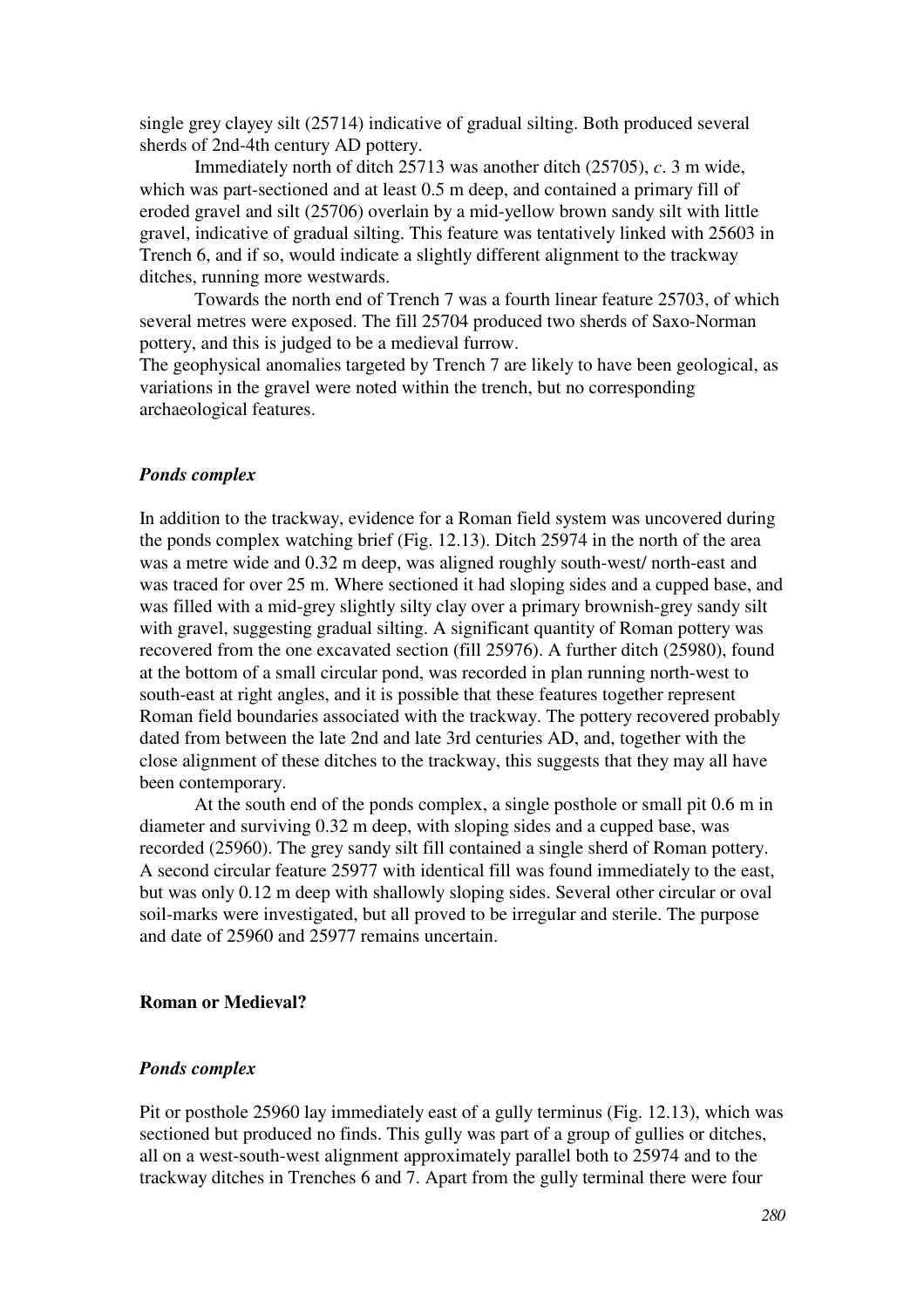linear features (25952, 25954, 25956, 25962/25965). Ditches 25954 and 25962/5 lay 5.5-6 m apart, and were both 0.75-0.9 m wide and up to 0.25 m deep; 25952 was a much narrower and steeper-sided gully (0.2 m wide and deep) that merged with 25954, and 25956 lay 1.7 m further south and was 0.5 m wide and 0.2 m deep. All were filled with mid greyish-brown sandy silt. A single body sherd of pottery was recovered from fill 25955 in ditch 25954, but none of the prehistoric, Roman or the medieval pottery specialists wishes to claim it, so its date is uncertain.

### *Trench 11*

 Two narrow ditches (25919, 25907) crossing Trench 11 (Fig. 12.14) on a westsouth-west alignment appear to be in line with these ditches in the ponds complex, and probably represent continuations of 25952 and 25956. The more southerly (25907) was just over 1 m wide and 0.45 m deep, with steeply sloping sides and a narrow flat base. There were four fills; a primary gravel spill, then a relatively gravelfree mid greyish brown clayey silt (25909), then a similar but darker and more gravelly silt (25910) and finally another clean sandy silt with occasional pockets of natural gravel (25911). Overall the sequence appears to indicate natural silting. No further dating evidence was recovered from these ditches.

 Trench 11 also revealed a series of intercutting pits and a third ditch or gully (25912) approximately at right angles to the others. The stratigraphy of these pits and ditches suggests that ditch 25907 was the earliest feature, cut by pit 25914 at its northernmost end, which was cut in turn by gully 25912. Linear feature 25919, truncates this gully (25912) as does pit 25916. None of these features contained any artefacts.

 The alignment of all of these ditches makes it probable that they are Roman or later, but whether Roman or late Saxon/medieval remains uncertain.

### **Medieval**

#### *Pond complex*

A series of broad shallow north-west/south-east aligned features (25968, 25970, 25972; Fig. 12.13), one of which cut Roman ditch 25974 and others of which overlay the west-south-west ditches described above, represent the furrows of ridge-andfurrow open field cultivation. The lines of these furrows are also visible on the geophysical survey plot in the middle field (Fig. 12.4). The artefactual evidence recovered from them includes clay pipe fragments, indicating a late medieval or postmedieval date.

 Four shallow east-west linear features were excavated across the site which have been attributed to Medieval ridge and furrow on the basis of their wide, shallow nature and the fact that they cut soils overlying the gravel (25308/312, 25703, 25801 and 25804). Feature 25703, the only one in the middle field, was on a west-south-west alignment, and was over 2 m wide. The feature in Trench 3 was nearly 4 m wide and was apparently running on a north-east/south-west alignment, with two cuts, a broad one (25308) and a narrower one (25312) visible in section. There were three fills, only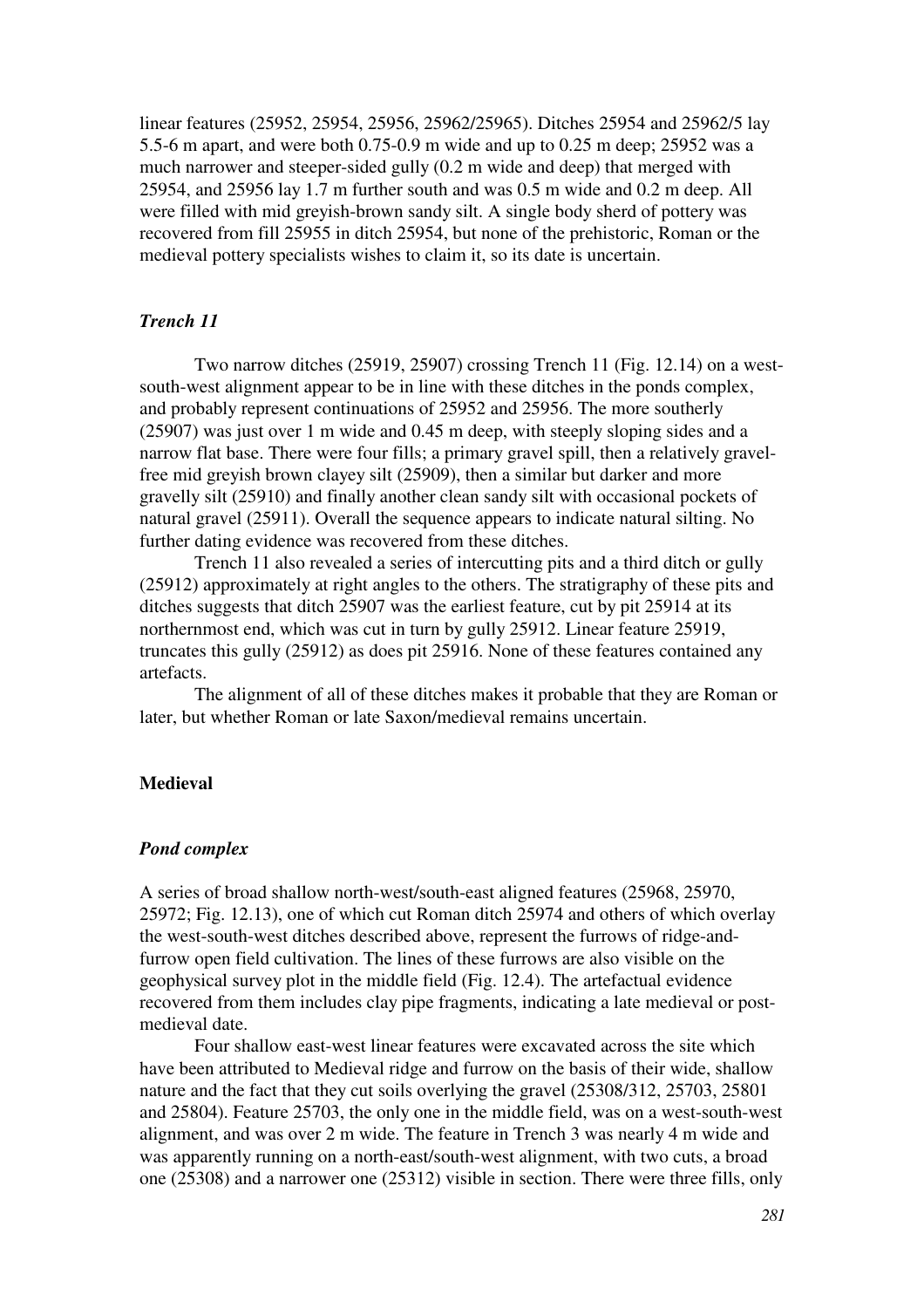the primary fill in both cuts being separate, the upper two (25310 and 25309) overlying both cuts. It is possible that 25312 was an earlier shallow gully, but there were no finds. Both 25703 and 25308 were very shallow with a shelving profile. 25704, the fill of 25703, contained two sherds of Saxo-Norman pottery; there were no finds in 25308. As 25308 did not continue into the southern Trench 3 excavation area, however, it is uncertain whether this was a linear feature or a shallow pit or hollow.

### *Trench 10*

The last two possible furrows were both in Trench 10 (not illustrated). This trench was positioned west of Trenches 1 and 2 to look for a continuation of the cropmark ditches, and to investigate discrete anomalies identified on the geophysical survey. The topsoil was 0.3 m deep and came down onto gravel at 50.55 m OD. Two broad soil marks were found running parallel 12.5 m apart across the gravel in the bottom of the trench in an east-west direction. The more northerly (25801) was 2.3 m wide and proved to be 0.1 m deep, with very gently shelving sides and an irregular base. The fill was an homogeneous loose medium brown silty sand, with much small gravel. The southern soilmark was of similar width and fill, but was not excavated. No other archaeological features were recorded within trench.

 Both the linear features are in line with furrows evident on the geophysical survey (Figs 12.3 and 12.4). The southern soil-mark is also close to the line of the northernmost of the three cropmark ditches thought to represent a trackway, and may correspond to it. This soil-mark is also on the projected line of ditch 25109 in Trench 1.

#### **Undated features**

#### *Trench 3*

Trench 3 (Fig. 12.15) was targeted on a ditch intersection suggested by the cropmark evidence. The initial trench revealed a layer of topsoil (25306) around 0.25 m deep overlying terrace gravels at an average height of 50.30 m OD. Two ditches approximately at right angles (25300 and 25315) and a much wider feature in between (25308) were found. The last of these (25308) cut a thin layer of subsoil (25314) that was only found in the south-east part of the trench, so was judged to be later. In order to clarify the date and relationships of these features, an additional small area was opened up over the projected intersection of all three features. Ditches 25300 and 25315 continued into this area, and one additional feature was found (25319). Ditch 25300 was traced for 13 m on a north-south alignment and measured 1.5 m wide by 0.6 m deep. Gully 25315, which ran into 25300 and so was presumably contemporary, was traced for 10 m on an east-north-east alignment and measured 1 m wide by 0.32 m deep. A third feature (25319), possibly representing the end of a linear ditch on a west-north-west alignment, was observed in section west of 25300 opposite to ditch 25315, although it was very ephemeral and no relationship with the other features could be established. There were no finds from any of these features.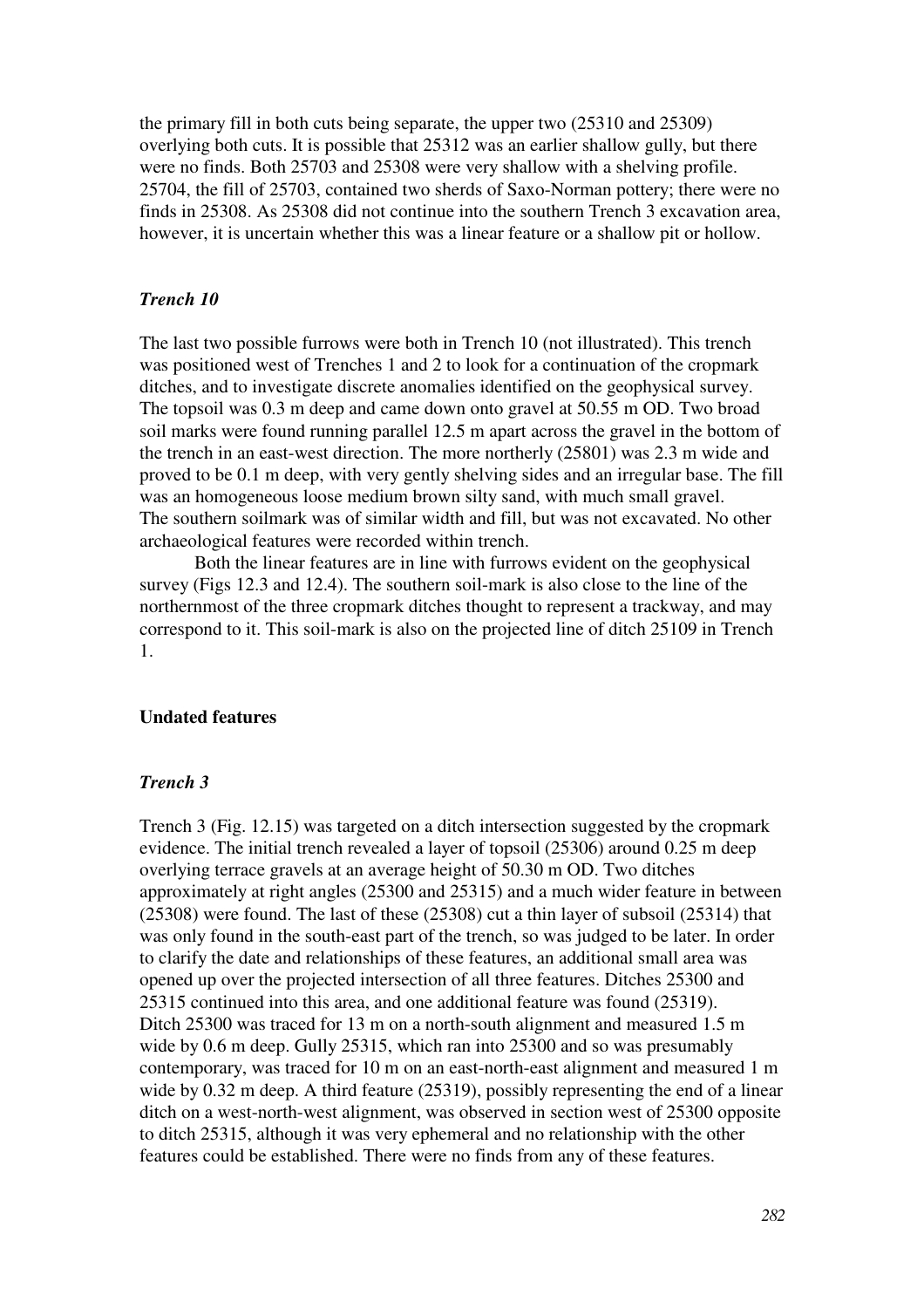Ditch 25300 clearly corresponds to the cropmark ditch on the same alignment, and it is possible that feature 25319 is the end of the cropmark ditch running northwestwards from it. Ditch 25315 did not show on the cropmark plot.

## **Topsoil and subsoil**

Interestingly, the excavation revealed that the topsoil and subsoil (medieval ploughsoil) in the east field were around twice as deep when compared to that in the west field, (0.65-0.7 m compared to 0.35-0.4 m) indicating that the two fields, although next to each other have been subject to different soil formation processes. This discrepancy in the depth of later soils is probably responsible for the differences in the visibility of archaeological features in both the cropmarks and the geophysical survey.

### **FLINT**  *by Hugo Lamdin-Whymark*

### **Introduction**

A total of three flints was recovered during the excavation and watching brief at Neptune Wood. The three flints were retrieved as residual finds in later contexts.

### **Methodology**

The lithic assemblage has been quantified and characterised typologically according to broad artefact/debitage type. During the initial analysis additional information on condition (rolled, abraded, fresh and degree of cortication), and state of the artefact (burnt, broken, or visibly utilised) was also recorded. Dated was attempted where possible. Retouched pieces were classified according to standard morphological descriptions (e.g. Bamford 1985, 72-7; Healy 1988, 48-9; Bradley 1999, 211-277).

### **The assemblage**

The assemblage consists of two flakes and a blade. A small cortical flake was recovered from context 25800 and a side trimming flake was found in context 24205. Neither flake exhibit distinctive technological traits that assist with dating. The blade from context 25716 (Sf 25004), a possible tree-hole, is more diagnostic. The blade is of narrow proportions, exhibits platform edge abrasion, a narrow linear platform and appears to have been removed using a soft percussor, such as antler. The dorsal surface of the blade also exhibits the scars of previous flake removals, demonstrating this blade was removed from a single platform blade core. This form of blade technology is associated with Mesolithic to early Neolithic flintworking.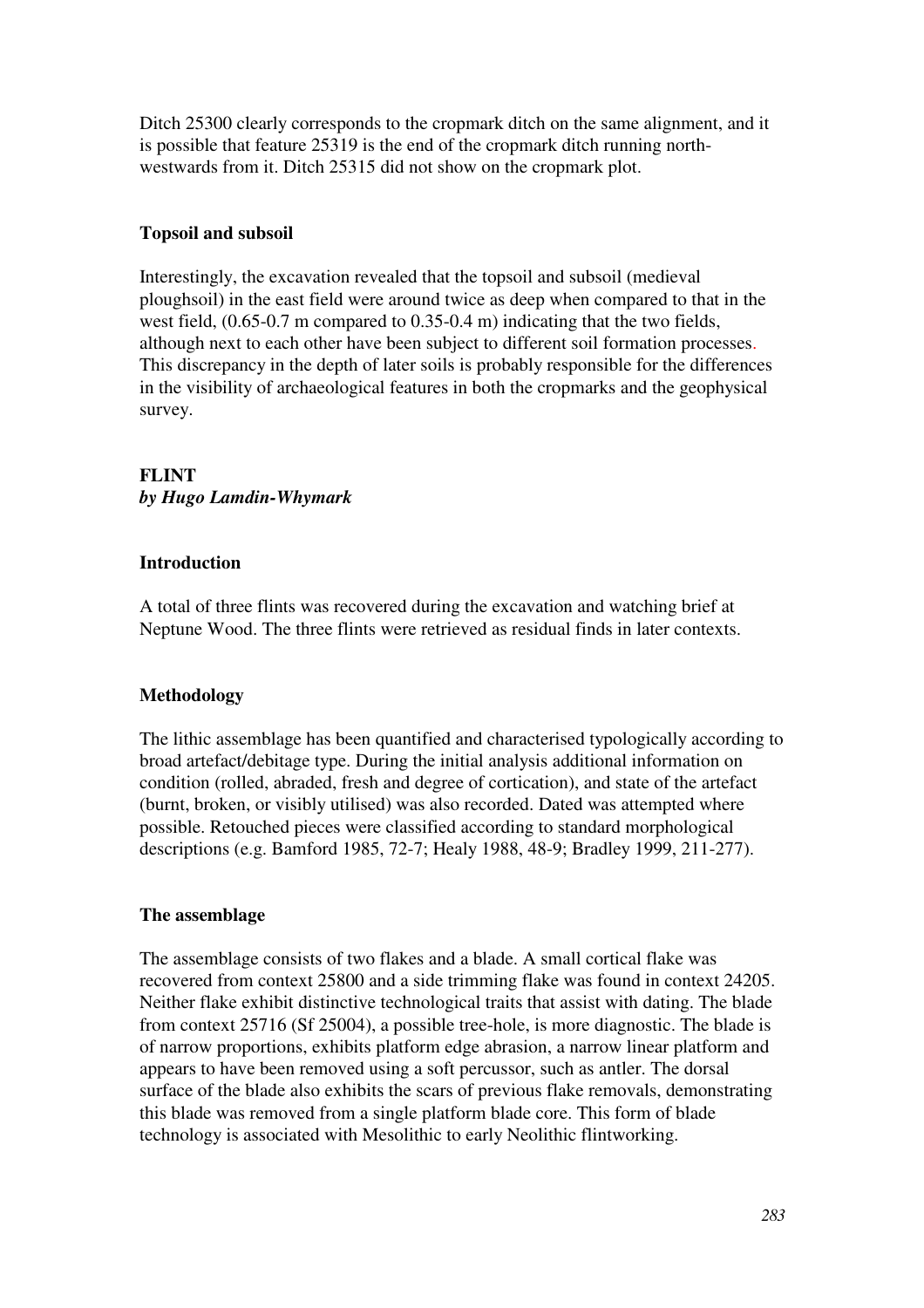## **PREHISTORIC POTTERY**  *by Emily Edwards*

## **Introduction**

A total of nine plain, broken and abraded body sherds were recovered from contexts 25006, 25202 and 25427 at Neptune Wood (Table 12.1). These were small, plain undiagnostic sherds which were dated according to fabric. Six sherds were recovered from the fill of an enclosure ditch in Trench 9 (25006), one from a probably Roman ditch (25203) and two from the fills of a Saxon pit (samples 25001 and 25003 from layers 25426 and 25427) in Trench 4.

### **Methodology**

Fabrics were coded using OA standard codes to denote inclusion types: A; sand, F; flint, Pfe; ferruginous pellets, S; shell. Each fabric has been examined microscopically using a binocular microscope (x 20) and differentiated according to the size and type of major inclusions. Size range for inclusions:  $1 = 1$  mm fine;  $2 = 1$ -3 mm finemedium and  $3 = 3$  mm  $\leq$  medium-coarse. Small crumbs were not assigned to a fabric type.

 Quantification was by sherd count and weight (Table 12.2), not by minimum number of vessels (based on rims and other diagnostic pieces), as no rims or diagnostic pieces were present.

# **Fabrics** (Table 12.2)

This assemblage consists of very broken and abraded plain body sherds and, as such, the fabrics can only indicate a late prehistoric date and a local origin. The flint, shell, sand and calcareous inclusions will derive from the Lower Chalk, Upper Greensand and Fourth Terrace glacial sands and gravels of which Castle Hill is comprised (British Geological Survey, 1: 50,000 Solid and Drift series, Sheet 254).

### **Comparative material**

The pottery is of similar appearance to material recovered from a number of adjacent sites including excavations carried out between 2003 and 2005 by Oxford Archaeology, Savory and Rutland's excavations at Wittenham Clumps (Hingley 1979; Savory 1937) Allen's Pit (Bradford 1942), and Mount Farm (Myres 1937), Wigbald's Farm (Savory 1937), Kirtlington (Harding and Benson 1967), Standlake (Riley 1947) and Appleford (De Roche and Lambrick 1980, 45-59).

**ROMAN POTTERY**  *by Paul Booth*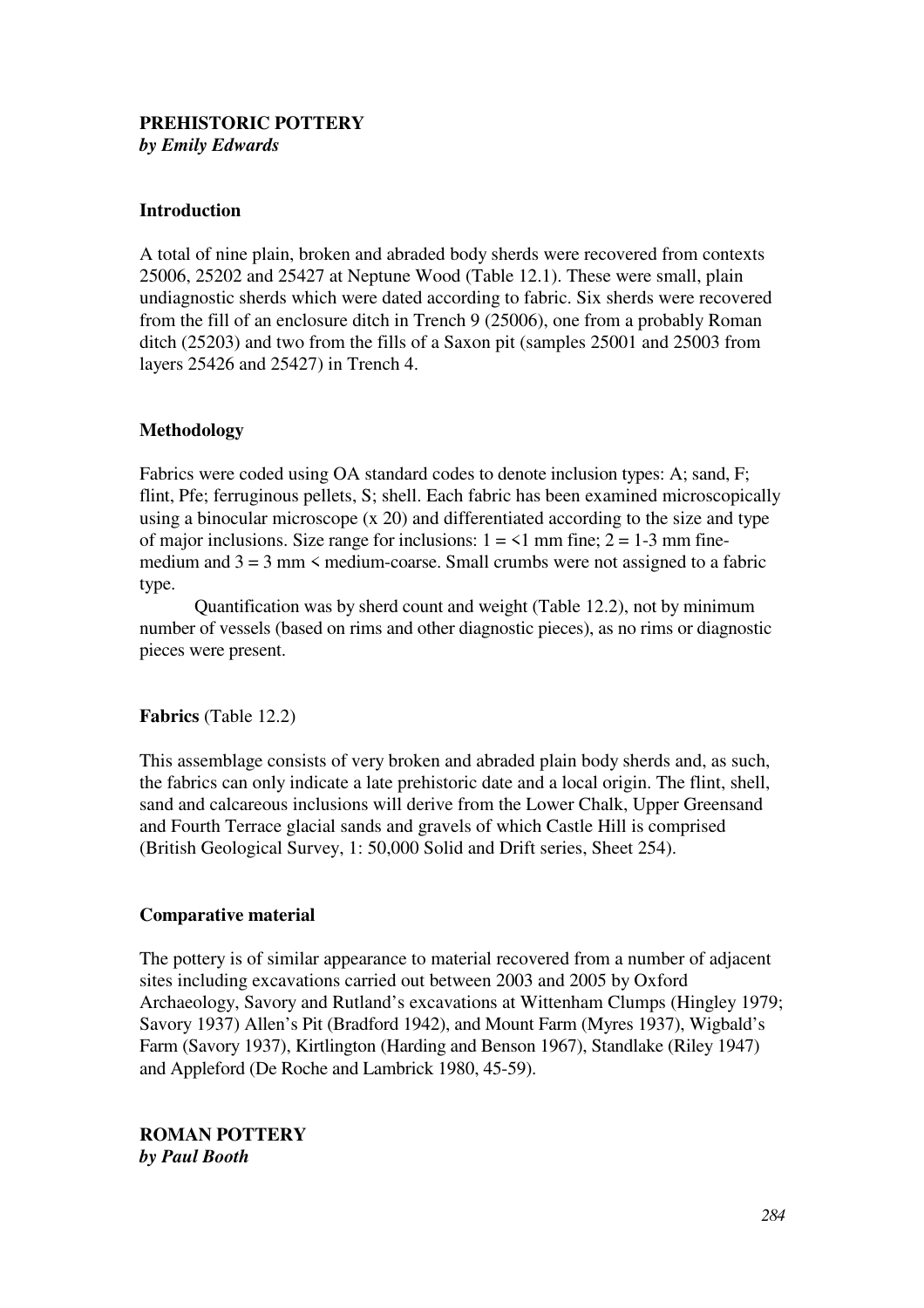### **Introduction**

The 2005 work at Neptune Wood produced 53 sherds (923 g) of Roman pottery, the majority of which was of middle to late Roman date, or occurred in context groups of that date. The pottery was recorded using the standard codes set out in the OA system for material of this date, with each context group divided in relation to fabric and form types and other characteristics as appropriate. Quantification was by sherd count and weight and rim equivalents (REs) were used to quantify vessel types. The pottery was in moderate to good condition - surfaces were relatively well-preserved and the average sherd weight of 18.7 g was quite high, although a few very small sherds were present. A breakdown of the pottery by context, and giving spot dates, is given in Table 12.3 below.

 The fabrics identified are listed and quantified below with summary descriptions, including cross-reference to the national Roman fabric reference collection codes (Tomber and Dore 1998), where appropriate, in bold (see Table 12.4).

#### **General discussion**

The assemblage was dominated by reduced coarse wares, but was too small for consideration of the proportions of fabrics or ware groups to be meaningful. One significant characteristic of the material is the lack of late Iron Age/early Roman 'Belgic type' (E) wares. Widely distributed in the region, their absence here is likely to be significant and indicative of a low level (if not a total lack) of 1st century activity. The oxidised and reduced coarse wares are all likely to have been products of the Oxford industry. There were few particularly distinctive fabrics and forms; the Oxford mortaria included a rim of Young (1977) type M17 (AD 240-300) and the colour-coated ware (F51) sherds included a bowl base. Joining sherds of another base were recorded in fabric F50. The appearance of the colour-coat and of the base form suggest that this was not a typical F51 vessel and it may have been an example of the small-scale mid-late 2nd century fine ware production at Lower Farm, Nuneham Courtenay (Booth *et al*. 1993). Other vessels represented by rim sherds were a jar in fabric W20, jars and probable jars (less likely bowls) in fabrics R10 (2) and R30 (3) and a straight sided bowl or dish in fabric R20. Few of these vessels can be considered chronologically diagnostic, although one of the fabric R10 jars has a rim type which appears to be more common after AD 240 than earlier, but earlier examples are known (c.f. Young 1977 type W33.6 for the rim form).

 The only group of any size was of 39 sherds (717 g) from context 25976, a fill of field boundary ditch 25974. This group included five of the eight recorded rim sherds, but apart from the R10 jar discussed above none of these was closely datable. The base in fabric F50, perhaps from a beaker, also came from this context. The group must date from at least the mid 2nd century, but could have a *terminus post quem* of the mid 3rd century if the most common dating for the R10 jar hooked rim form is followed. The absence of fabric F51 in this group, however, probably argues against a date as late as the 4th century, although negative evidence must be used with caution in such small groups. The fills of trackway ditches 25613 and 25708, and of the recut 25201, all produced sherds indicative of a mid 3rd century or later date for these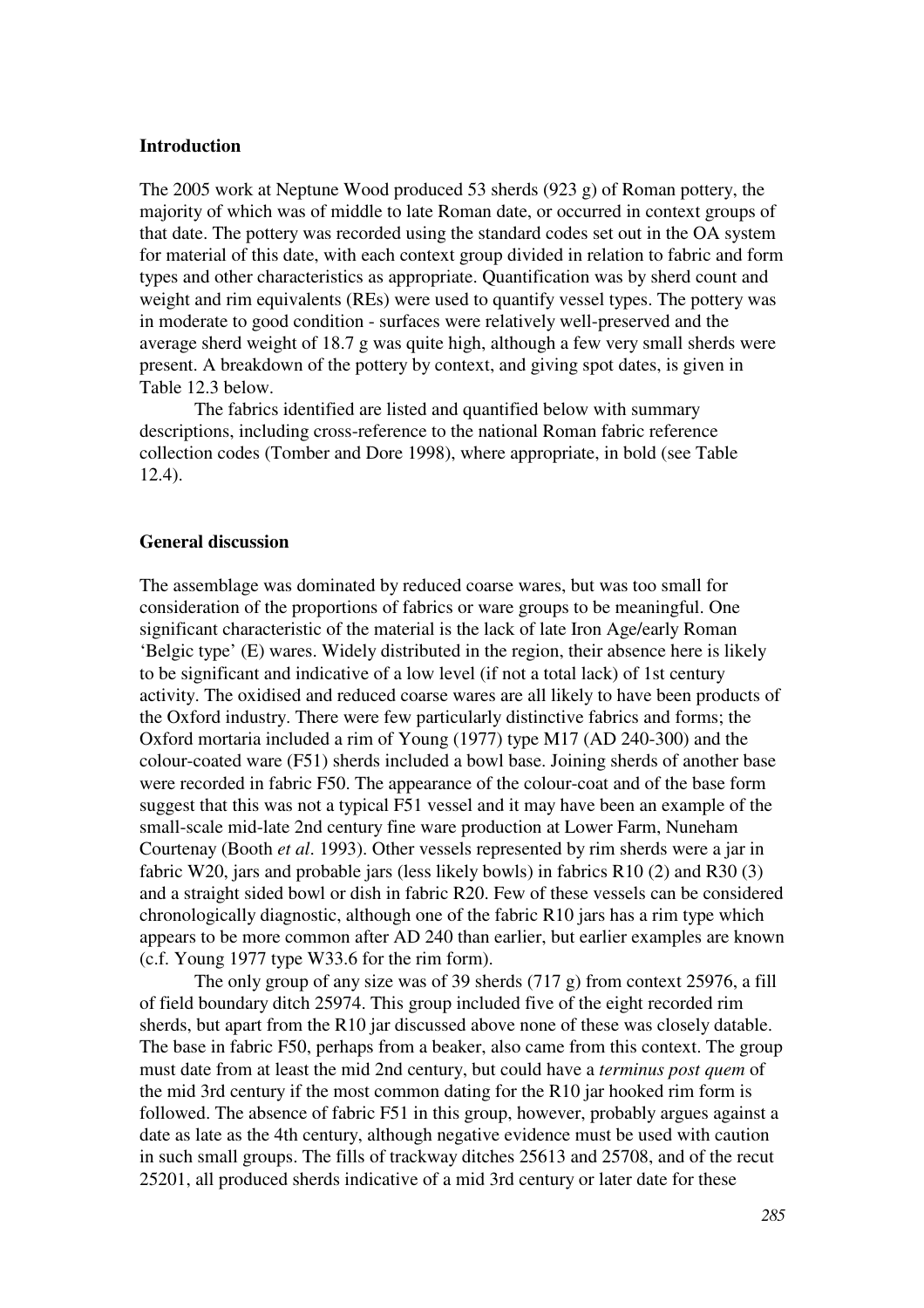deposits. Despite being based on very small numbers of sherds this picture appears to be quite consistent.

## **POST-ROMAN POTTERY**  *by Paul Blinkhorn*

### **Introduction**

The pottery assemblage comprised 51 sherds with a total weight of 2,494 g (Table 12.5). It consisted predominantly of the fragmented remains of one unusually large jar and part of a second large jar of early-middle Saxon date, and a small assemblage of medieval and early post-medieval wares.

### **Methodology**

The pottery was initially bulk-sorted and recorded on a computer using DBase IV software. The material from each context was recorded by number and weight of sherds per fabric type, with featureless body sherds of the same fabric counted, weighed and recorded as one database entry. Feature sherds such as rims, bases and lugs were individually recorded, with individual codes used for the various types. Decorated sherds were similarly treated. In the case of the rimsherds, the form, diameter in mm and the percentage remaining of the original complete circumference was all recorded. This figure was summed for each fabric type to obtain the estimated vessel equivalent (EVE).

 The terminology used is that defined by the Medieval Pottery Research Group's Guide to the Classification of Medieval Ceramic Forms (MPRG 1998) and to the minimum standards laid out in the Minimum Standards for the Processing, Recording, Analysis and Publication of post-roman Ceramics (MPRG 2001). All the statistical analyses were carried out using a Dbase package written by the author, which interrogated the original or subsidiary databases, with some of the final calculations made with an electronic calculator. All statistical analyses were carried out to the minimum standards suggested by Orton (1998-9, 135-7).

### **Early/middle Saxon assemblage**

The fabrics were as follows:

F1: Chaff-tempered. Moderate to dense organic voids up to 5 mm, rare to sparse subrounded quartz and/or calcareous material up to 1mm. 20 sherds, 373 g

F2: Sand and chaff. Moderate to dense sub-rounded quartz up to 1 mm, sparse organic voids up to 5 mm. 17 sherds, 1955 g

This assemblage consisted mostly of the remains of two large hand-built vessels, one in fabric F1 and the other in fabric F2. It was not possible to fully reconstruct either,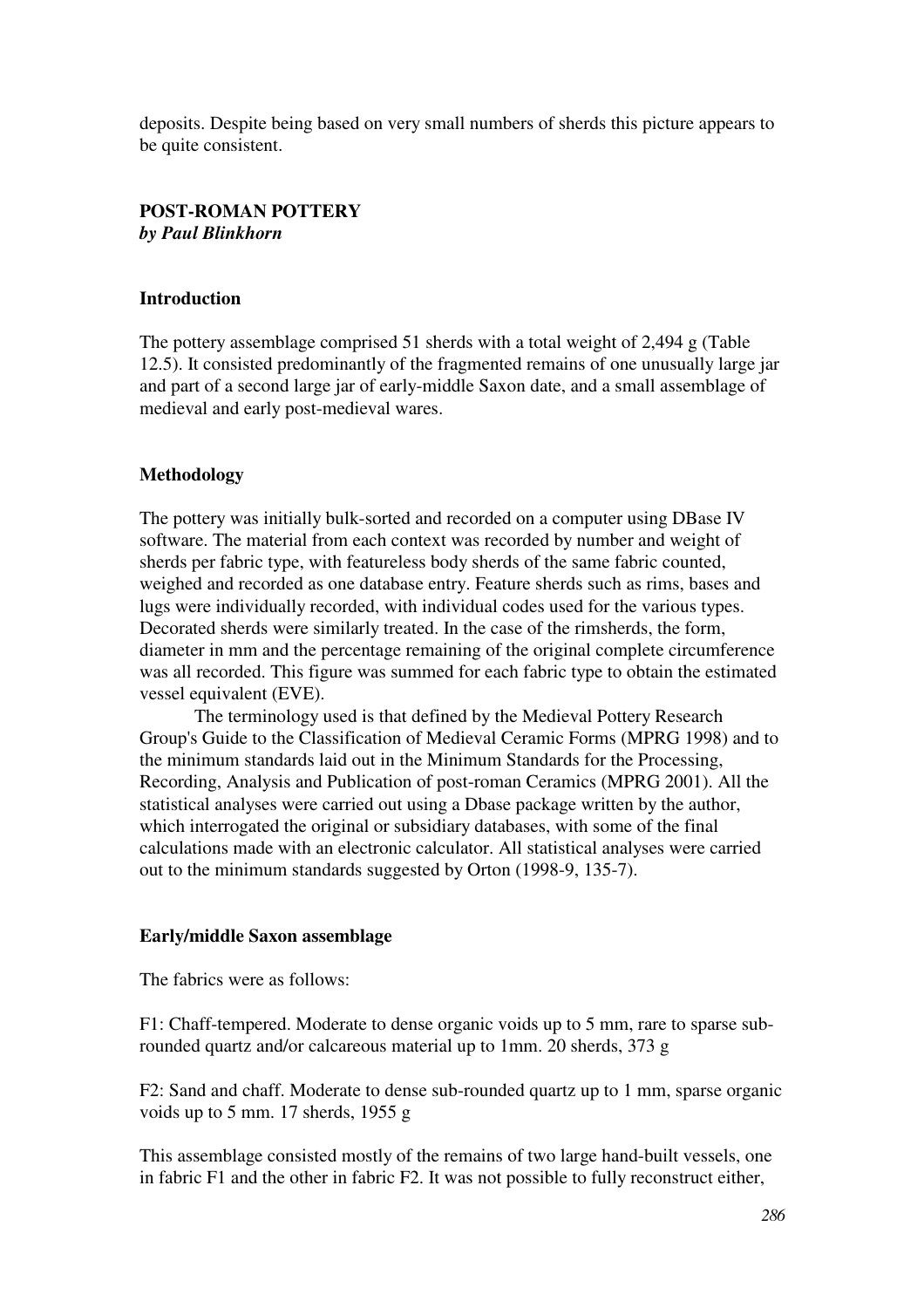but all the contexts which produced E/MS pottery produced sherds of these vessels, and cross-fitting sherds from the vessel in fabric F2 also occurred in all of them (25412, 25419 and 25426).

 Both the vessels are undecorated, and of a standard sub-globular form, so it is impossible to date them typologically other than to within the broad early – middle Saxon period (*c*. AD 450 – 850). Radiocarbon dating has shown that they date to the very late 6th to mid-7th century (see below).

 There was insufficient pottery to reconstruct a profile of the chaff-tempered pot (Fig. 12.17, No. 1), but a single rimsherd was present, which indicates that the vessel originally had a rim diameter of around 220 mm, and the curvature of the surviving body sherds indicates a large vessel.

 The second vessel, in sandy fabric F2, was more complete than the chafftempered vessel, and it was possible to reconstruct it to virtually a full profile (Fig. 12.17, No. 2), although the very top of the rim is missing, and the base sherds could not be joined to the body. Despite this, it is obvious that it an extremely large vessel for the period, with a maximum diameter of nearly 500 mm. The remains of the neck suggest that it originally had a rim diameter somewhere in the region of 360 mm, and was around 480 mm high. A small rimsherd (Fig. 12.17, No. 3) in the same fabric weighing 7g was found in context 25426, but appeared to belong to a third vessel with an estimated diameter of perhaps 210 mm.

 Early-middle Saxon hand-built pots of the size of No.2 are rare in the region. For example, at Eynsham Abbey, Oxfordshire, just five hand-built early-middle Saxon rimsherds from a total of 1,183 examples had a diameter greater than 300 mm, and just 22 had a diameter of 260 mm or greater (Blinkhorn 2003). One decorated vessel in a comparable fabric with a rim of nearly 300 m was found at the Oxford Science Park excavations (Blinkhorn 2001, 89-197 and Figs 12.1 and 14), one plain vessel with a diameter of just over 300 mm in a limestone fabric came from Yarnton (Blinkhorn in Hey 2004, 267-270 and Fig. 14.1), and one unpublished vessel of comparable size to No. 2 came from New Wintles Farm, Eynsham (OXCMS 1976.97; see also Hawkes and Gray 1969).

 The function of these pots is unclear. The fact that few other sherds of contemporary material occurred at this site suggest that very little pottery apart from these two vessels were used. There are no obvious signs of the vessels having been heated, and no limescale on the inner surface of either. It is possible that they may have been used for storage in an isolated structure with only seasonal or occasional use, but what they may have held can only be a matter for speculation.

#### **The medieval assemblage**

The medieval pottery was recorded utilising the coding system and chronology of the Oxfordshire County type-series (Mellor 1984; 1994), as follows:

OXBF: North-East Wiltshire Ware, AD1050 – 1400. 4 sherds, 31 g OXAM: Brill/Boarstall ware, AD 1200 – 1600. 5 sherds, 99 g OXDR: Red Earthenwares, 1550+. 3 sherds, 36 g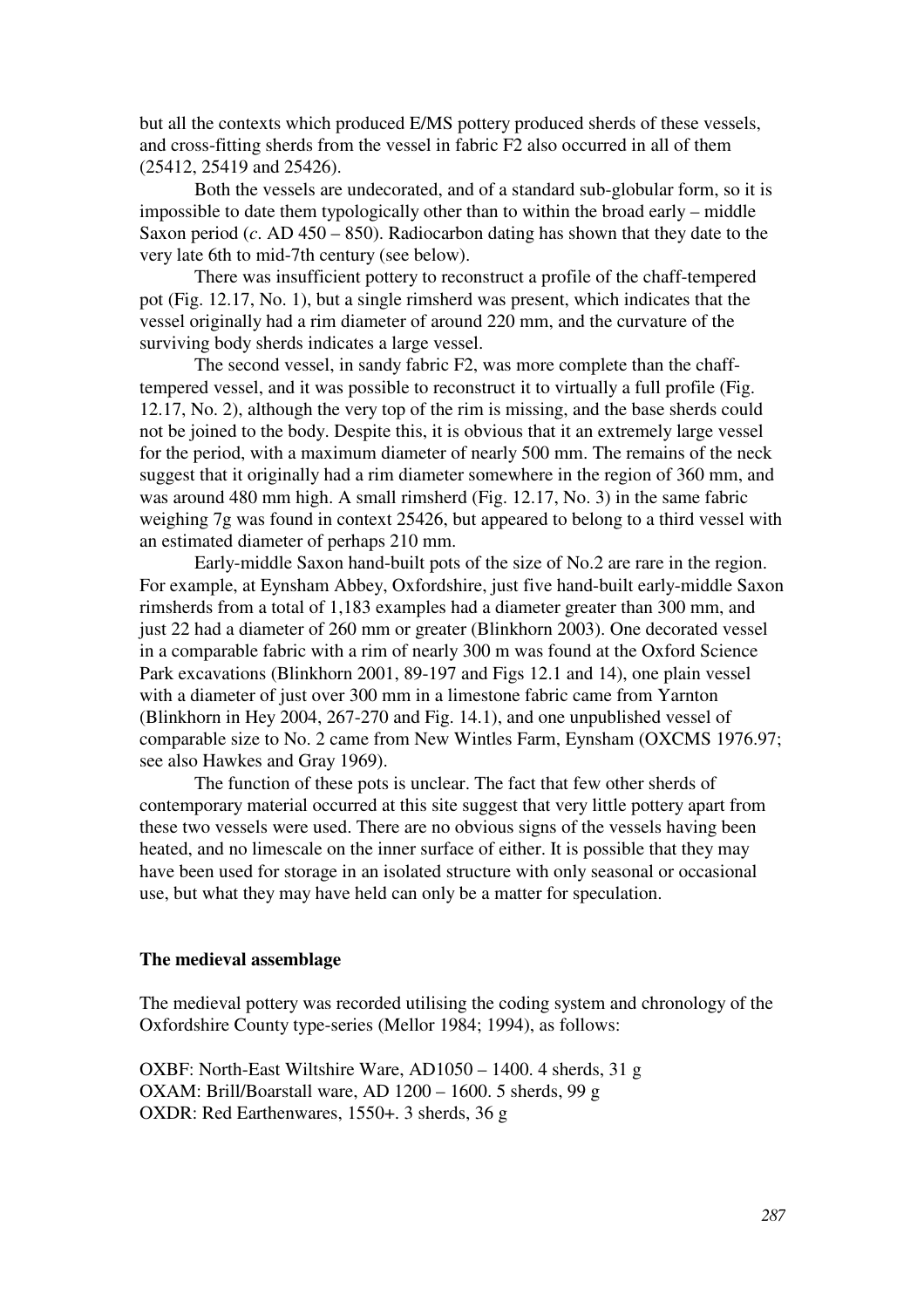One small whiteware sherd from context 25955 weighing 4 g in a quartz and flinttempered fabric was also found. This sherd does not belong to any of the main medieval fabric traditions, but is not accepted as prehistoric or Roman either.

 The pottery occurrence by number and weight of sherds per context by fabric type is shown in Table 12.5. Each date should be regarded as a *terminus post quem*. The range of medieval pottery types is typical of sites in the region. Most of the assemblage comprised plain bodysherds, although a glazed bifid rimsherd in fabric OXAM was noted in context 25964. Such vessels are typical of the  $15<sup>th</sup>/16<sup>th</sup>$  century.

### **METALWORK**  *by Ian Scott*

This site produced a small assemblage comprising 44 fragments, most of which are very small unidentifiable fragments (n=32) from sieving of samples.

 Most of the assemblage is from Saxon or early medieval contexts. The finds include a whittle tang knife fragment of uncertain form (Sf 25002), a fragment of plate with a regular pattern of punched holes (Sf 25001), possibly a strainer, and an irregular sheet fragment. There is a fragment of thin sheet (Sf 25000) from an early Iron Age context. There are also a number of nails and a chisel, the latter possibly quite modern.

**ROMAN COINS**  *by Paul Booth* 

Only one coin was recovered during the excavation at Neptune Woods whose details are summarised Table 12.6. The coin was unstratified and in poor condition, to the extent that it could not be precisely identified. It is believed that the coin is of 4th century date, assignable to the major period of minting of the House of Constantine, from AD 330-346. The reverse types, Urbs Roma and Victoriae DD Augg q NN, are very common ones in this period. The identification of the latter is, however, quite speculative, although entirely consistent with the obverse, which is probably of Constans.

# **ANIMAL BONE**  *by Fay Worley*

### **Summary**

This report presents an assessment of a small archaeofaunal assemblage recovered from early Iron Age, Roman and Anglo-Saxon features excavated from Neptune Wood, Little Wittenham, Oxfordshire. The assemblage primarily comprises the disposal of domestic and horn working refuse in enclosure ditches and pits. Of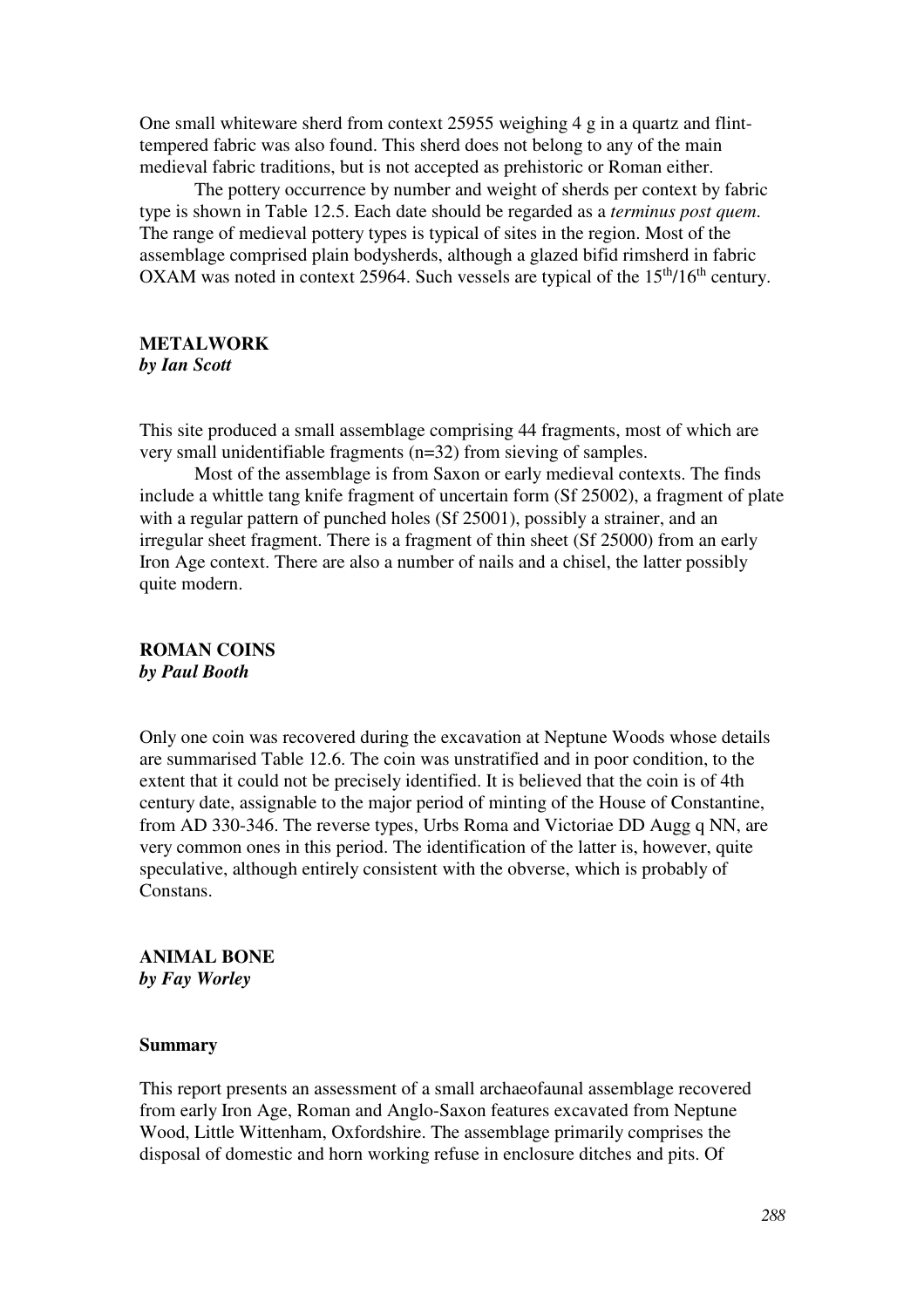particular interest are the evidence of longitudinal and transverse butchery on a horn core and possible shed fallow deer antler in Anglo-Saxon pit fills.

### **Introduction**

Excavations during August 2005 at Neptune Wood, Little Wittenham investigated a series of cropmarks and identified features including an early Iron Age enclosure, Anglo-Saxon pits and Roman trackway ditches. A small assemblage of animal bone was recovered from eleven contexts in these features. This report presents the results of the assessment of the animal bone assemblage.

 Animal bone was recovered through hand collection and wet sieved bulk samples (processed using 500 μm residue mesh and 250 μm flot mesh). The handcollected faunal remains were washed and marked prior to assessment and are stored in one archive box (200 x 2400 x 400mm), bagged into context groups. The faunal remains from the sieved residues were not further washed or marked and are stored with the hand collected remains.

 A full record of the assemblage, documented in a *Microsoft Access* database, can be found with the site archive.

#### **Methodology**

Faunal material was identified by comparison with textual sources (Cohen and Serjeantson 1996; Hillson 1986; 1992; Lavocat 1966; Schmid 1972) and the OA faunal reference collection. Specimens were identified as specifically as possible to element and taxon with siding information included where appropriate. Species classes of large mammal (horse, cattle and red deer sized), medium mammal (sheep/goat, pig, roe deer, large dog sized), small mammal (rabbit sized) and micofauna (vole, mouse, frog sized) were utilised where identification to more specific taxon was not possible. Sheep and goat bone was differentiated used criteria presented in Boessneck (1969), Hillson (1986, 101) and Prummel and Frisch (1986) with the class sheep/goat used where further identification was not possible.

 Indicators of age-at-death such as bone fusion (following Silver 1969), mandibular tooth attrition (following Grant 1982) and general observations on size and bone porosity were noted. Skeletally mature elements (those for which bone fusion was complete) were measured following standard conventions (von den Driesch 1976). Where possible, sex was determined using sexually dimorphic characteristics. Any evidence of non-metric variation and pathological alteration was noted.

 Evidence for post-mortem variation (butchery marks, gnawing and burning) was noted and described when present.

 Fragmentation was recorded using bone zones suggested by Serjeantson (1996) and Cohen and Serjeantson (1996). Preservation was recorded using a six point graded scale based on Lyman (1994, 355).

 The weight of each specimen was noted, the weight of any specimens less than 1 g was recorded as "0 g". Fragment counts in this report refer to refitted fragment counts.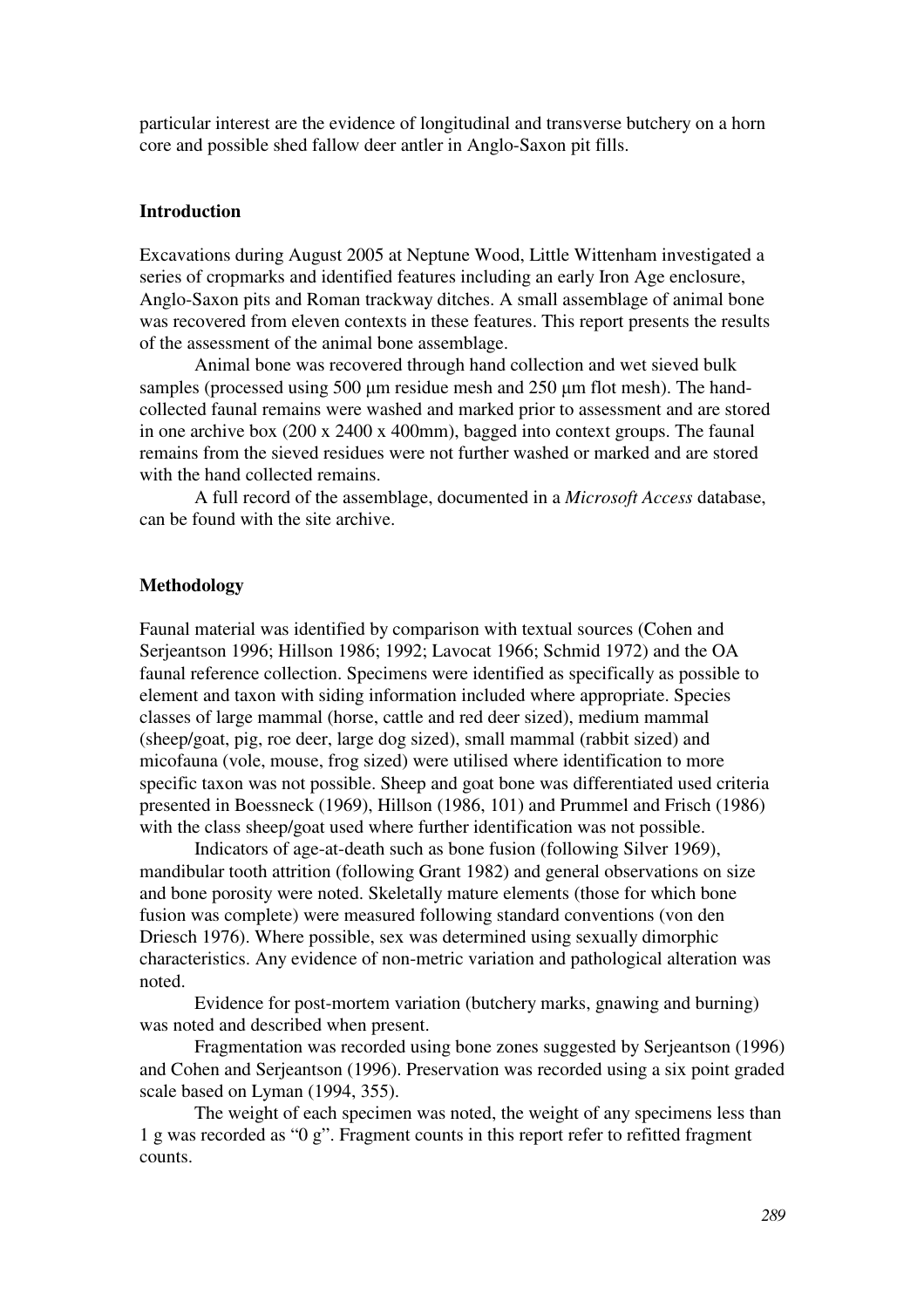### **Results**

A refitted total of 293 fragments (2457 g) animal bone was recovered from the excavations. The assemblage originated from eleven contexts comprising five individual features divided between four evaluation trenches as presented in Table 12.7. The features are an early Iron Age enclosure ditch 25011, two Anglo-Saxon pits 25413/25403 and 25424 and two sections of Roman trackway ditch 25613 and 25708. The majority of the bone by weight and fragment count was from the hand collected assemblage.

 The condition of the bone was generally very good (grade 1) or good (grade 2) with a small minority of fragments graded fair (grade 3) or poor (grade 4). The animal bone from the trackway fills was in the worst condition (fair or fair to poor) (see Table 12.8).

The condition of the bone was suitable for the recognition of modification in the form of burning, gnawing, fresh breaks and butchery (see Table 12.9).

 A small proportion of burnt fragments were recovered from the two pits. This is interpreted as disposal of bone burnt during domestic activities.

 The only gnawed bone fragments were recovered from pit 25413/25403 and indicate the presence of canids in the vicinity and that they had access to the faunal remains.

 A proportion of the bone from all features, with the exception of trackway ditch 25708, exhibited fresh breaks indicating post-depositional mechanical damage. Butchery was identified on bone fragments from all features. Butchery evidence is discussed in relation to specific features below.

The cattle scapula from context (25008) exhibited unusual taphonomic modification in the form of a series of small circular and sub-circular holes on the medial and lateral faces of the scapula neck. These are interpreted as possibly the results of insect action.

 Taxa identified include domestic species (cattle, horse, sheep, goat, pig), possible domestic species (goose) and wild species (deer, bird, fish, micro-mammal). Cattle and large mammal are the most frequent taxa represented, followed by sheep/goat and then the remaining taxa. Minimum numbers of individuals for each taxon are presented by individual feature in Table 12.10.

### **Trench 9: early Iron Age enclosure ditch group 25011**

Animal bone from this feature was recovered in contexts (25004), (25006), (25007) and (25008). The assemblage included cattle, horse, large mammal, sheep or goat and medium mammal bone. Cattle was the most well represented taxon. The identified cattle bone was only from the right hand side of the skeleton and included fragments of femur, navicular-cuboid tarsal, scapula and mandible. An unsided maxillary molar was also identified. The long bones and mandible both produced evidence of age at death (see Table 12.11) which together with the element representation indicates that the bones can be attributed to a minimum of one individual aged 8-18 months old at death.

 Horse was represented in Trench 9 by two left mandibular fragments; the gonial angle and third molar. Both may have come from the same animal. Although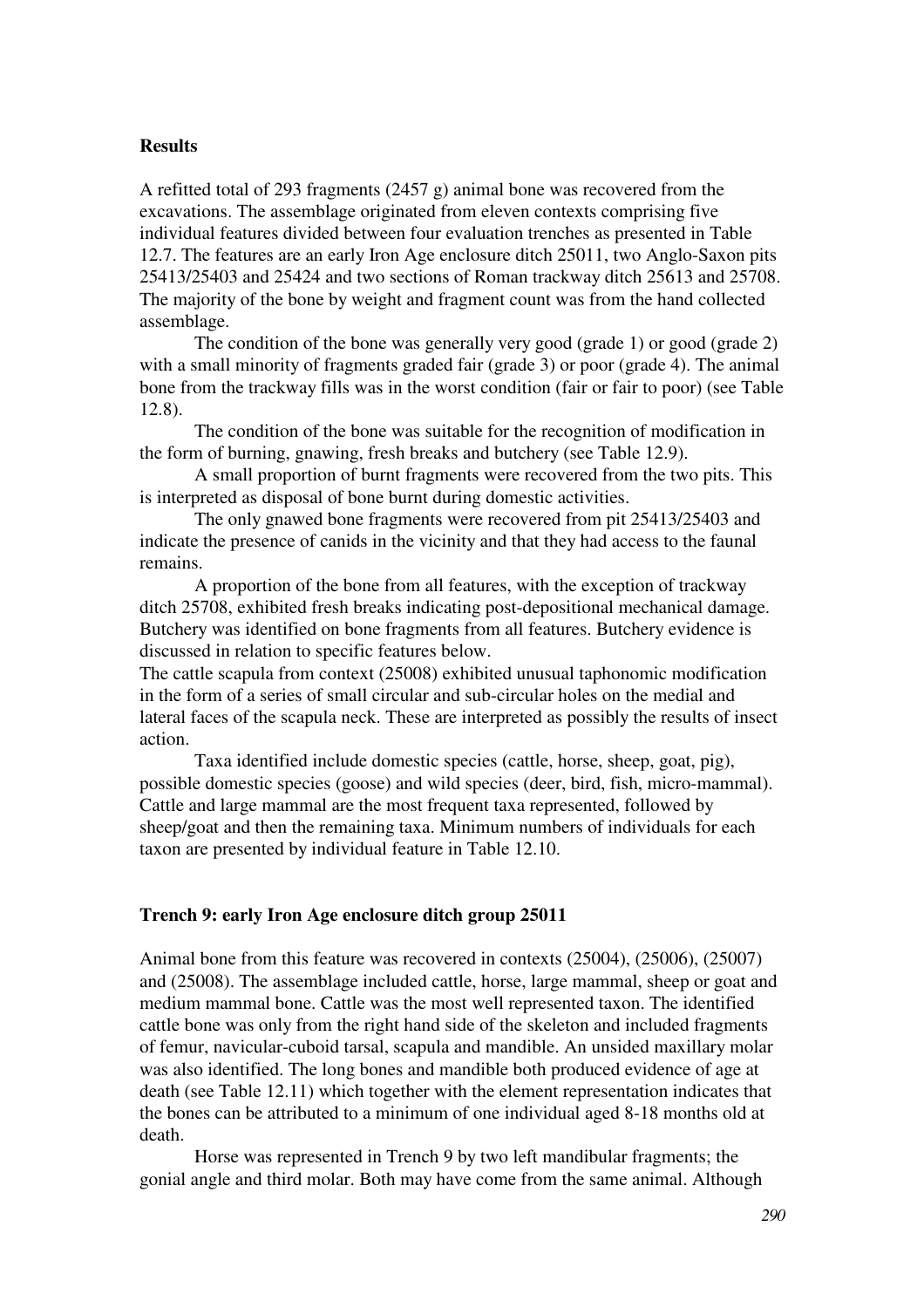the mandibular molar was too fragmentary to be aged using metric data (see Levine 1982), its presence indicates that the animal was at least 3.5 - 4.5 years old at death (see Table 12.11).

 In addition to the elements mentioned above, thirteen indeterminate fragments, a long bone diaphysis fragment and an unfused vertebral plate were also from a large mammal, possibly horse or cattle. If horse or cattle, the unfused vertebral plate suggests an age-at-death of less than five years.

 A sheep or goat right humerus and right metacarpal were recovered from the ditch. These also represent a minimum of one individual aged at least 10 months old at death (see Table 12.11). A medium mammal long bone diaphysis fragment from this context was also found. This element had been broken when fresh, presumably to recover the bone marrow. A single medium mammal sized indeterminate fragment was the only animal bone recovered from sieved deposits in this feature.

#### **Trench 4: Anglo-Saxon pits 25413/25403 and 25424**

Trench 4 contained two Anglo-Saxon pits which together produced the majority of the faunal assemblage excavated from Neptune Wood. Pit 25413/25403 had two phases of deposition. The lower fill of the pit (25418) included redeposited natural from which a goose right humerus, fragment of cattle metatarsal and fragment of worked bone plate were recovered. No dating evidence is available for this fill. The upper fills of pit 25413/25403**,** (25412) and (25419), was described by the excavator as containing domestic refuse. This interpretation is consistent with the animal bone assemblage which included cattle, large mammal, medium mammal, pig, sheep, goat and small/medium mammal elements. Horn cores also suggest that debris from hornworking was deposited in the pit. Cattle was the most common taxon identified followed by sheep/goat (including elements identified as both sheep and goat). A single pig element was recorded. A large proportion of fragments could only be identified to the level of large, medium or small mammal.

 Cattle was mainly represented by cranial and lower limb elements including cranium, right maxillary teeth, three horn cores, a left mandible, an axis, left and right radius fragments (left charred), a right astragalus, 4 metatarsal fragments, and 2 fragments of first phalanx, probably from different phalanges. The element representation of the assemblage suggests that it represents a minimum of two cattle (from three identified horn cores and four metatarsals). Three elements could be assigned to an age-at-death range from epiphyseal fusion and tooth eruption (see Table 12.11). The mandible suggests that one individual was over 28-36 months at death while fusion of the proximal radius and distal phalanx suggest an age at death of over 12-18 months and over 18 months respectively. One of the metatarsal fragments was small and younger- looking than the others.

 Butchery in the cattle bone assemblage from the upper fills of the pit suggests horn working and marrow processing. All metatarsal fragments had been split approximately longitudinally, presumably for the bone marrow. Two horn cores had been butchered; one had been chopped from its skull while the other had been sawn both longitudinally and transversely. The transverse saw cut was probably to remove the horn sheath from the horn core and the longitudinal cut may have been made in order to open or "break" the horn into a sheet for further working (see MacGregor 1985, 66). MacGregor suggests that the horn is usually softened by soaking whilst on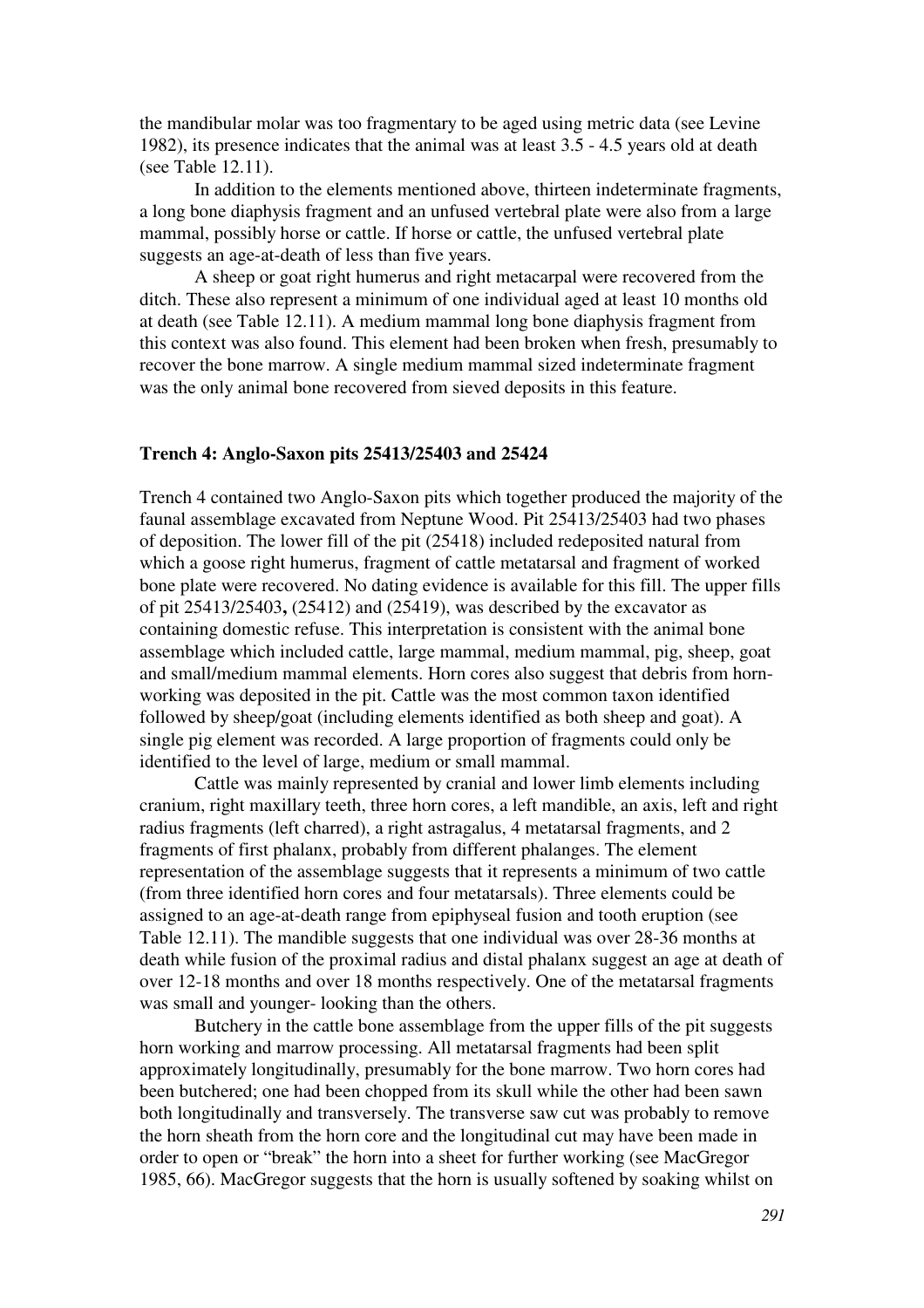the horn core but is broken after having been removed and then boiled (*ibid.*). The evidence from Neptune Wood suggests that here the horn was broken whilst attached to the horn core, either before or after boiling.

 In addition to the cattle bone fragments in the upper fills of pit 25413/25403, 43 fragments of bone were identified as large mammal. In the absence of any other identified species in this feature, these are most likely to be cattle. Large mammal fragments included 20 rib blade fragments, 6 flat bone fragments (2 with cut marks), 5 long bone diaphysis fragments, a charred fragment of long bone (possibly radius), a charred fragment of tibia and two further charred indeterminate fragments, the spinous processes from 2 thoracic and 1 lumbar vertebrae, a fragment of cervical vertebra and 3 further vertebral fragments. One thoracic vertebra fragment and the lumbar vertebra fragment had been gnawed by a carnivore, probably a dog, indicating that it may have been moved by scavenging from its original depositional location.

 Butchery was identified on two flat bone fragments (each with a cut mark) and the long bone diaphysis fragments which all had been broken when fresh. The cut mark on the flat bones may have been inflicted during division of the carcass or removal of the meat while the broken long bones suggest processing for marrow. Sheep/goat was represented by seven fragments including one positively identified as sheep (a left mandible aged at 3 - 10 months old at death, see Table 12.11) and one as goat (a horn core). Elements identifiable only as sheep/goat were a left and right humeri (the left older than 10 months at death), a left metatarsal, a left tibia (aged 1.5 to 2 years old at death) and a metacarpal. Where siding of the elements was possible all were from the left side.

 Butchery was identified on two sheep or goat fragments. the goat horn core had been chopped transversely from the skull, probably to remove the horn sheath for processing. The proximal articular surface of the sheep/goat metatarsal was punctured by a hole *c*. 6 mm across, possibly made to access the bone marrow.

 The only pig specimen identified in the upper fill of pit 25413/25403 was a left frontal bone.

 Six fragments from the upper fill of pit 25413/25403 were identified as medium mammal sized. These included 4 long bone diaphysis fragments (one charred), the gonial angle of a mandible and a fragment of rib blade. 57 fragments could only be identified as medium or large mammal. These included 7 cranial and 50 indeterminate fragments. One further fragment of rib was identified as belonging to a small mammal.

 The only specimens to be recovered from sieved samples in the upper fill of pit 25413/25403 were two small or medium mammal sized indeterminate fragments. Pit 25424 also contained two phases of activity (25426 and 25427), separated by a lens of gravel. Both fills contained single residual small prehistoric pottery sherds, but 25426 also contained Saxon pottery, and a substantial assemblage of charred grains (see below).

 The top fill (25427) of the pit contained large mammal, medium mammal, deer and cattle/deer elements. Deer was represented by a shed antler including the coronet, the base of the beam and brow tine. The antler had fragmented into 16 pieces postdeposition. While the size of the antler suggests that it might be red or fallow deer, its smooth surface morphology with very little pearling or guttering (Hillson 1996, 9) is suggestive of fallow deer. Unfortunately, comparative faunal fallow deer antler reference specimens were not available to the author, identification is therefore reliant on textual sources. Recent archaeozoological research has considered the date of the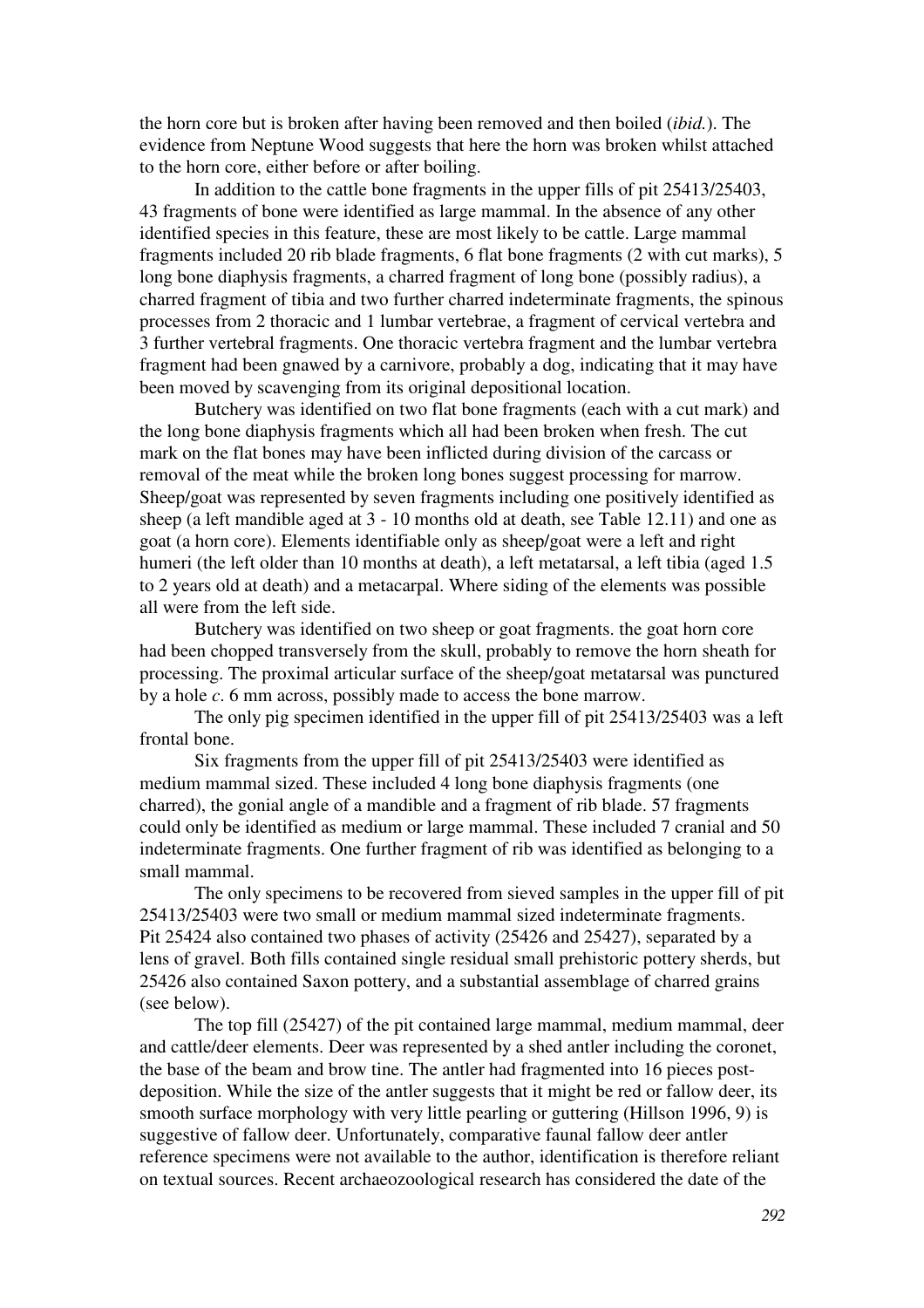introduction of fallow deer in to Britain and concluded that living populations were not introduced until the Norman period (Sykes 2004). If the antler fragments from (25427) are indeed fallow deer, whether of prehistoric or Anglo-Saxon date, they indicate long distance trade of antler as a raw material or artefact rather than local procurement.

 A right calcaneum from (25427) may be cattle or red/fallow deer. The calcaneum had been broken into at least four pieces post-deposition. Eight further large mammal indeterminate fragments from this context may also be from that element.

 In addition to the antler and calcaneum a large mammal cervical vertebra and two burnt medium mammal indeterminates (recovered through sieving) were identified from (25427).

 Fill 25426 contained cattle, sheep/goat, fish, bird, large mammal, medium mammal and micro-mammal bone, all of which was recovered from sieved samples. The only identified cattle bone was an incisor tooth. Large mammal bone, possibly cattle, included four long bone fragments (broken while fresh) and an enamel fragment. Identified sheep/goat bone included a mandibular canine tooth and distal fibula. Two indeterminate fragments were identified as probably from a small bird and one indeterminate fragment could be recognised as fish bone but not further identified (Nicholson pers. comm.). Nine fragments of burnt medium mammal sized bone, 11 fragments of medium/large mammal sized bone and a further indeterminate fragment were also recovered from the sieve. The only microfaunal specimen identified in this context, and in the total site assemblage, was a distal left scapula from a micro mammal.

 Cross-joining sherds of the same pottery vessel were found in both pits, strongly suggesting that they were in use at much the same time. The character of the faunal assemblages in pits 25413/25403 and 25424 is in contrast very different, in both the species and element composition and size of the fragments. While pit 25413/25403 appears to have been for the disposal of domestic and possibly craft refuse, the assemblage in pit 25424 is more residual in character.

### **Trenches 6 and 7: Romano-British trackway ditches 25613 and 25708**

The fills of the trackway ditches contained only three fragments of large mammal long bone in fair and poor condition. The two fragments from (25614) and one fragment from (26711) had been broken when fresh suggesting that they are possibly debris from processing for marrow. One of the fragments from (25614) had been further fragmented post deposition. These fragments are interpreted as refuse disposal but may have been redeposited in the context. No animal bone was recovered from sieved contexts in these trenches.

### **Metric data**

Elements mature and complete enough to be measured were recovered from the enclosure ditch 25011 and upper fill of Anglo-Saxon pit 25413/25403 (see Table 12.12). Following Teichert (1975) the complete sheep/goat metacarpal was from an animal which would have stood at a withers height of 558mm. Comparison of the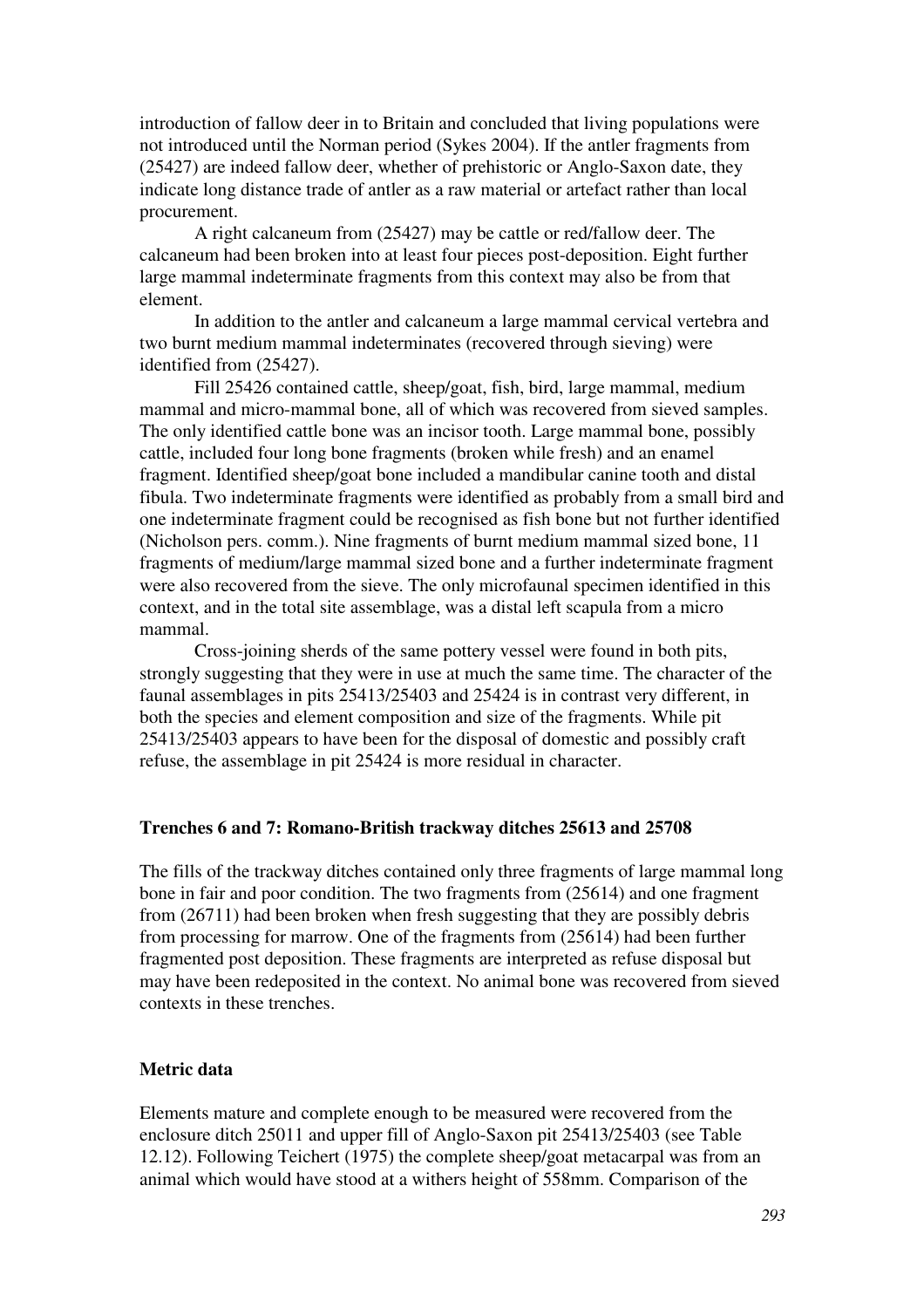cattle astragalus metric data with contemporary measurements held on the University of Southampton *Animal Bone Metrical Archive Project* (http://ads.ahds.ac.uk/catalogue /specColl/abmap/search.cfm) indicates that the individual was slightly below the median size recorded for the period. Insufficient measurements of contemporary sheep/goat metacarpals or cattle scapulae are available for comparison with the Neptune Wood early Iron Age measured specimens.

## **PALAEO-ENVIRONMENTAL REMAINS**  *by Seren Griffiths*

### **Methodology**

Four 40 litre samples were taken as part of the excavation at Neptune Wood, Wittenham. Samples were taken to assess the preservation of charred plant material and for the retrieval of small bones and artefacts. The samples were processed by floatation using a modified Siraf-type machine, the flot being collected onto a 250 micron mesh. The samples were air-dried and the flots scanned under a binocular microscope at Oxford Archaeology.

### **Charred plant remains and snails**

Flot volumes ranged between 30ml and 100ml (Table 12.13). Charcoal was present in all flots, but other types of charred ecofacts were only present in samples 25003 (context 25427) and 25001 (context 25426). Sample 25003 (context 25427) contained one item of *Corylus avellana* (hazel) nutshell. Sample 25001 (context 25426) included frequent examples of cereal grain *Triticum spelta*/ *dicoccum* (spelt/emmer wheat), and possible incidences of *Hordeum* (barley). Weed seeds representing of a range of taxa were present including large Leguminosae (pea family), Polygonaceae (dock family), and probable Compositae (daisy family), as well as a fragmentary grass seed ?*Bromus* (brome grass). An element of chaff was present-a glume base of the *T. spelta*/ *dicoccum* type.

 Snails were also present in all of the flots. In samples 25001 (context 25426), 25002 (context 25412) and 25003 (context 25427) these assemblages were dominated by the burrowing snail *Cecilioides acicula,* which is likely to be intrusive*.* A few examples of other taxa were present in these samples, but there were under 5 items in each flot. However sample 25000 (25006) contained a range of snail taxa, the majority larger than 2mm, as well as *C. acicula,* but no charred plant matter.

## **LAND AND FRESHWATER SNAILS**  *by E C Stafford*

The four samples (Table 12.13) processed for charred plant remains from Neptune Wood were also submitted for the assessment of molluscan remains.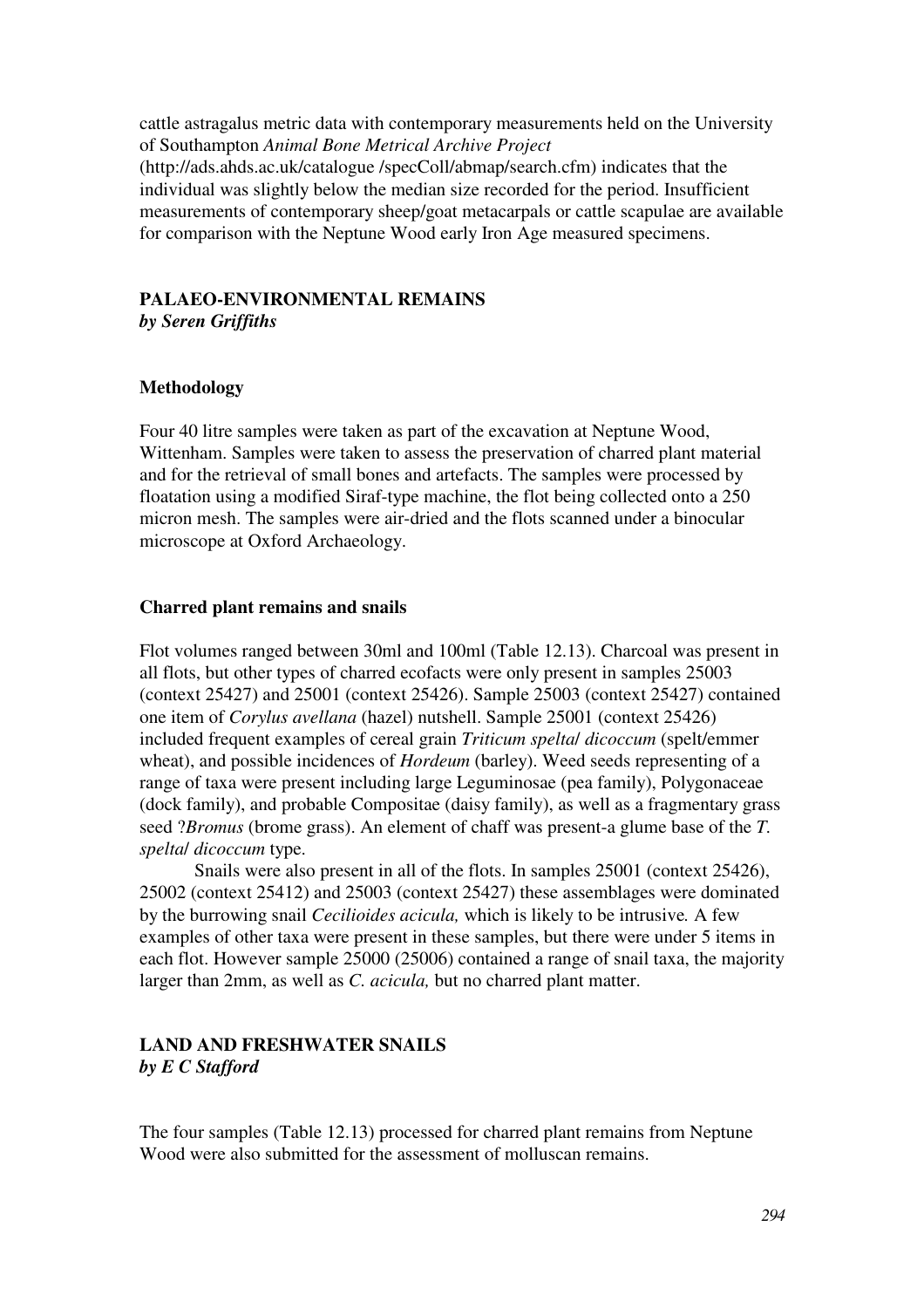Sample <25000> (25006) derived from an enclosure ditch of early Iron Age date. Molluscan remains were moderately preserved, although the majority of the shell comprised broken unidentifiable fragments. Of the identifiable shell the majority comprised freshwater *Lymnaea* spp. predominantly the slum species *L. truncatula* with lesser numbers of *L. palustris*, *L. peregra*. The presence of these species suggests a rather damp environment, possibly seasonal standing water within the ditch. Terrestrial species were present in low numbers although these largely consisted of *Trichia hispida.* Single specimens of *Carychium minimum* and *Vallonia excentrica/pulcella* were also noted. This suggests the presence of damp grassland within the vicinity, possibly pasture (Robinson 1988). There is no evidence for the growth of lush vegetation within the ditch or of the presence of a hedge immediately adjacent, nor any form of shaded environment such as woodland in the immediate vicinity.

 Three samples from pit fills dated to the Saxon period were also examined. These included <25001> (25426) and <25003> (25427) from pit [25424] and <25002> (25412) from pit [25401]. Shell numbers were very low in these samples and consisted entirely of dryland terrestrial species. Identifiable species mainly included *V. excentrica*, *Vertigo pygmaea*, *Candidula* spp*.* including *C. gigaxii* and *T. hispida,* with single specimens of *Carychium* spp. *Cepea* spp. and *V. pulcella.* Interpretation is limited due the low shell numbers, but the species present would be consistent with an open environment, possibly short (grazed?) grassland.

### **CHARRED PLANT REMAINS**  *by Ruth Pelling*

### **Methodology**

During excavation at Neptune Wood, bulk samples of deposit were taken for the extraction of charred plant remains as well as bones and small artefacts. Four samples of 40 litres were processed by floatation using a modified Siraf-type machine. Flots were collected onto a 250 micron mesh. Dried flots were scanned under a binocular microscope at Oxford Archaeology before being submitted for more detailed examination. Samples were taken from three Saxon pits and one early Iron Age ditch fill. A reasonable assemblage of charred seeds and chaff was noted in one Saxon pit fill (sample 25001, context 25436) while two items were noted in pit fill 25426 (sample 25003).

 Sample 25001 was sorted under a binocular microscope at x10 to x20 magnification for the extraction of charred seeds or chaff. Identification was based on morphological criteria and by reference to modern comparative material. Nomenclature and taxonomic order follows Clapham, Tutin and Moore (1989). Quantifications given in Table 12.14 below are based on seed, nutlet etc unless otherwise stated. Grain is quantified on the basis of embryo ends.

### **Results**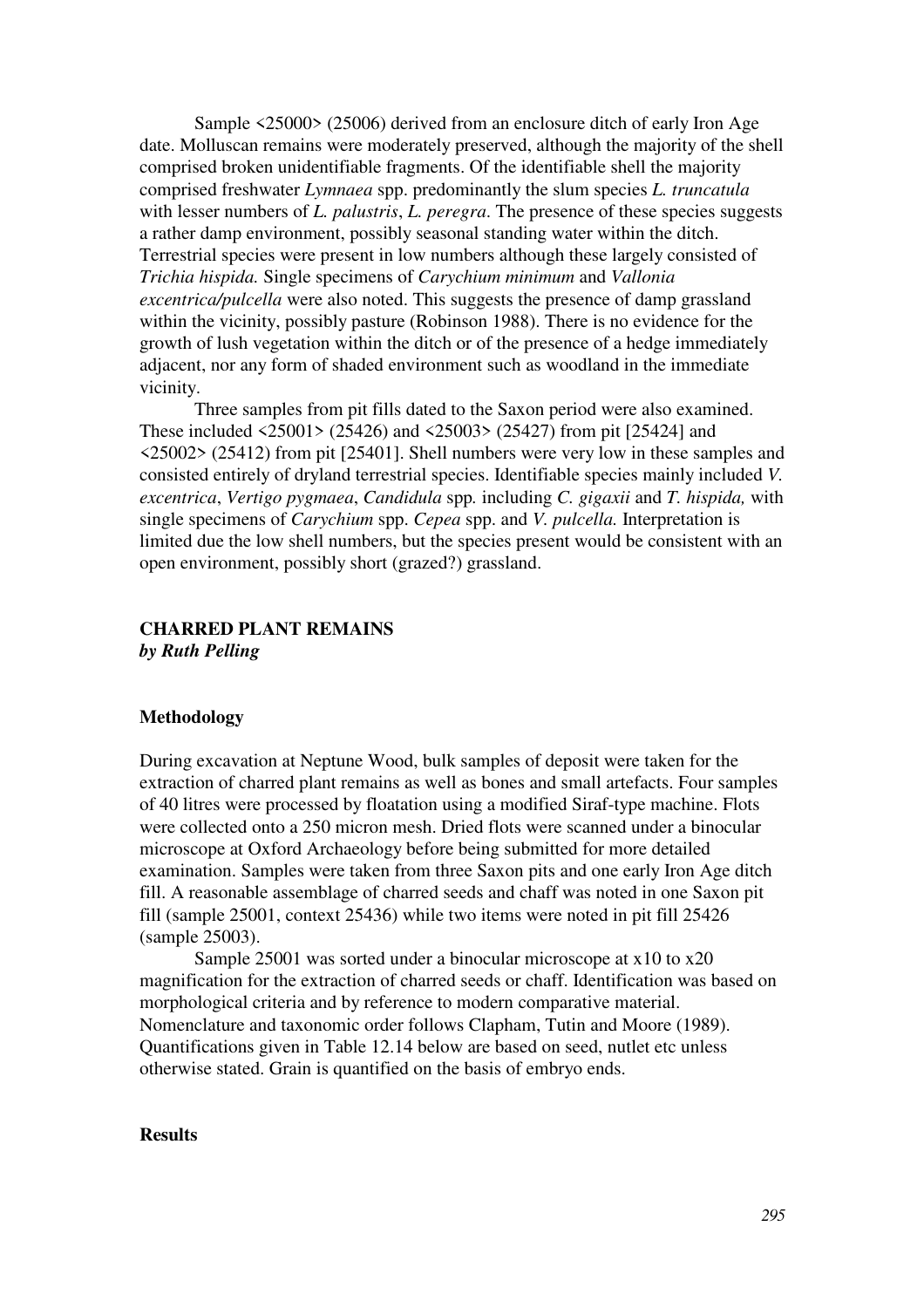Charred remains were dominated by cereal grain and weed seeds. The majority of cereal grain was identified as *Hordeum vulgare* (barley). Preservation was generally moderate or poor with distortion and clinkering. Better preserved grains displayed the characteristic angular profile of hulled *Hordeum vulgare* with fragments of lemma and palea still adhering. A single grain of *Avena* sp. (oats) and a rachis node of *Triticum*  sp. were also identified. Neither could be identified to species although the *Triticum* is of a free-threshing variety (either *Triticum aestivum*, bread type wheat or *T. turgidum*, rivet wheat). Two further possible economic taxa were more tentatively identified: *Linum usitatissimum* (flax or linseed) and *Vicia/Pisum* sp. (bean/pea). The preservation of the *Linum usitatissimum* seed was poor due to the oily nature of the seed, although the surface texture did appear to be consistent with the identification. The *Vicia/Pisum* seeds lacked the testa and hila necessary for identification and the presence of a wild vetch cannot be discounted. A single fragment of *Corylus avellana* nut shell was recovered from sample 25003, possibly derived from food waste.

 Wild seeds identified included species which tend to be associated with disturbed ground or arable habitats, such as *Rumex* sp. (docks), *Polygonum aviculare* (knotgrass), *Plantago lanceolata/media* (plantain) and *Anthemis cotula* (common mayweed), all of which may have entered the assemblages as contaminants of cereal grain. *Brassica/Sinapis* sp. includes the cultivated brassicas (cabbage, turnip, mustard etc) as well as wild species, several of which are also characteristic of disturbed ground. *Eleocharis palustris* (common spike-rush) is characteristic of at least seasonally wet ground while several species of *Carex* (sedge) are also found in wet or damp habitats. The presence of such damp ground species in association with charred arable weeds and cereal grain may indicate that cereal crops were being cultivated on damp ground.

### **Discussion**

The deposits from the pits at Neptune woods produced low densities of charred plant remains in which cereal grain and weed seeds predominate. Chaff was very rare, although the chaff of free-threshing cereals (barley, oats and free-threshing wheats, all of which have grain which separates easily from its rachis) tends to enter charred assemblages less readily than grain. Free-threshing chaff tends to survive charring less well than the chaff of hulled wheat (Boardman and Jones 1990) while the initial threshing stages in which the grain is separated from the rachis and straw are more likely to take place outside the settlement. Such a mixture of crop plants and weeds in low densities might represent background scatters of routine crop processing waste, including occasional lost crop seeds, which has been re-deposited in the back fill of pits.

 The crop plants identified are characteristic of the Saxon period. Hulled barley was a staple cereal crop throughout the Saxon period and the charred grains are ubiquitous on Saxon sites. The wheat present could not be identified to species although a free-threshing variety is indicated. *Triticum aestivum* (bread wheat) is the species most commonly encountered on Saxon sites (eg. Greig 1991), largely replacing the hulled wheat, *Triticum spelta* (spelt wheat), following the collapse of Roman administration. The status of oats on the site is unclear and could be present as an arable weed, although the cultivation of oats was established in southern Britain by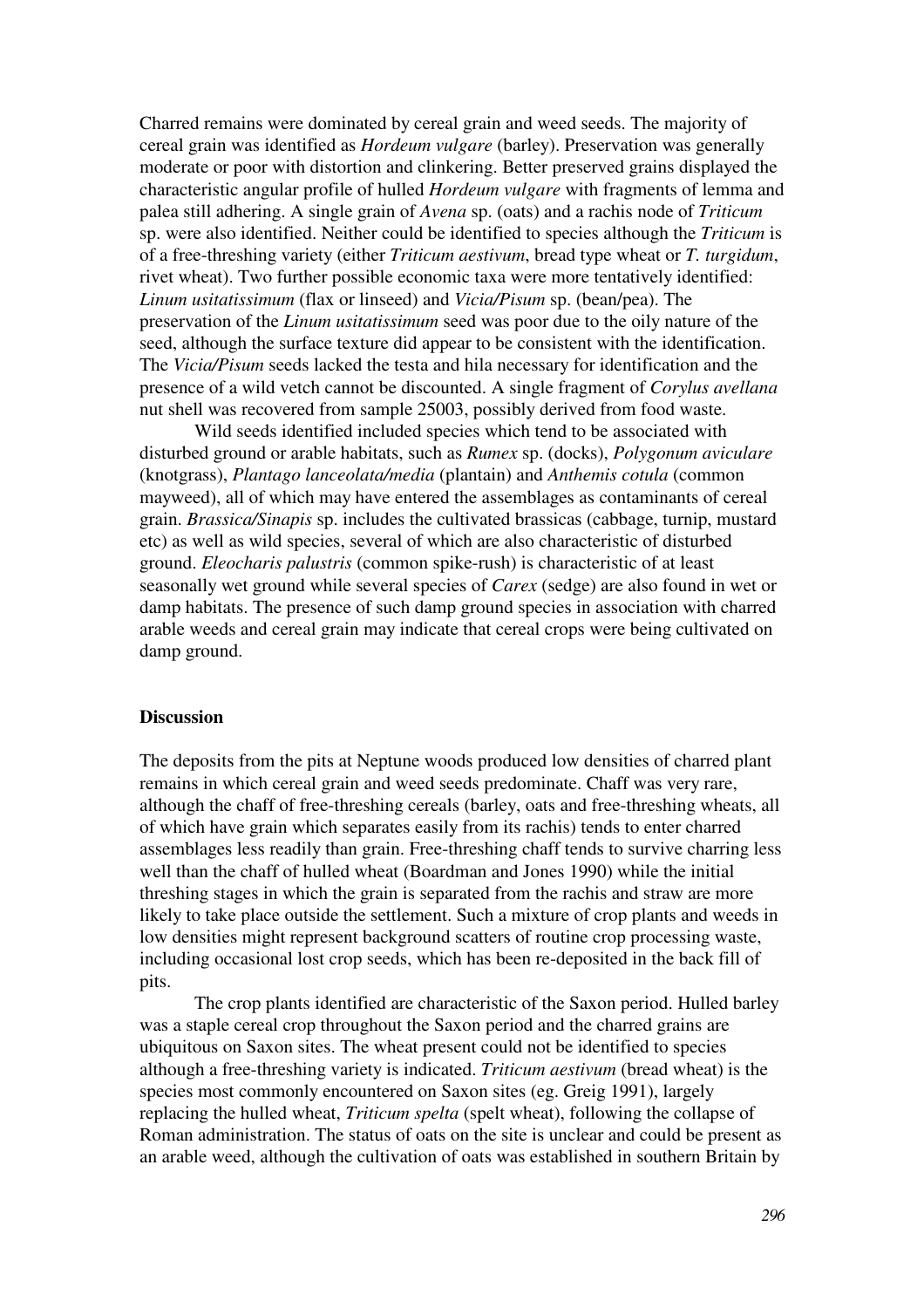this time. It is not possible to establish whether the flax represents an oil or a fibre crop at the site, either of which is possible.

### **RADIOCARBON DATING**

Two elements of the archaeology were considered for radiocarbon dating, the Iron Age enclosure ditch in Trench 9 and the Saxon pits in Trench 4. Only a very few animal bones, none of them articulated bone groups, were recovered from the enclosure ditch, and these from secondary fills. The possibility of residual material within the ditch was therefore judged to be significant, and the potential for dating the enclosure ditch was therefore judged to be low.

 The Saxon pits both contained significant quantities of occupation material, including refitting groups of potsherds, pit 25413 more so than pit 25424. Animal bones from the former pit included a variety of species, and included probable evidence of horn-working. Charred seeds from pit 25424, layer 25426, provided a characteristically Saxon assemblage in terms of the crops represented. Although a single redeposited sherd of prehistoric pottery was present in this layer, the potential for dating the charred plant remains from layer 25426, and by extension the refitting groups of pottery in the same deposit, was therefore judged to be high.

 Charred barley grains (hordeum vulgare) from soil sample 25001, taken from layer 25426 within pit 25424, were selected and identified by Ruth Pelling and submitted for AMS radiocarbon dating to the Poznań Radiocarbon Laboratory in Poland. Plant remains were subject to a standard AAA (acid-alkali-acid) pre-treatment protocol to remove soil humic acids and dissolved carbon dioxide. Purified carbon dioxide is then converted into graphite targets for accelerator mass spectrometer (AMS) measurement. Dates are recorded in uncalibrated years BP (Before Present, AD1950). Isotopic fractionation was corrected for using the d13C values relative to modern standards (Oxalic Acid II). For details of pre-treatment, combustion, graphite production and AMS measurement see Czernik and Goslar (*Radiocarbon* 43 (2001).Calibration is made using the OxCal v3.10 program (Bronk Ramsey 2005) and atmospheric data from Reimer et al *Radiocarbon* 46 (2004).

The grains gave a date of  $1410 \pm 30$  BP, which calibrates to 590-670 cal AD at 95% probability. This date falls within the expected date range for the artefacts and environmental remains from the layer, and although no δ13C measurements have yet been provided for the sample, there is no reason to doubt the date obtained.

#### **DISCUSSION**

### **Geophysical and Cropmark Survey**

One of the principal aims of the fieldwork was to use geophysical survey to pinpoint the exact location of the cropmarks identified on the aerial photographs. It is clear from the survey results that the buried enclosure and other archaeological features lie significantly further south and east than they are plotted as cropmarks (Fig. 12.3). Although the enclosure and some larger discrete features were identified, the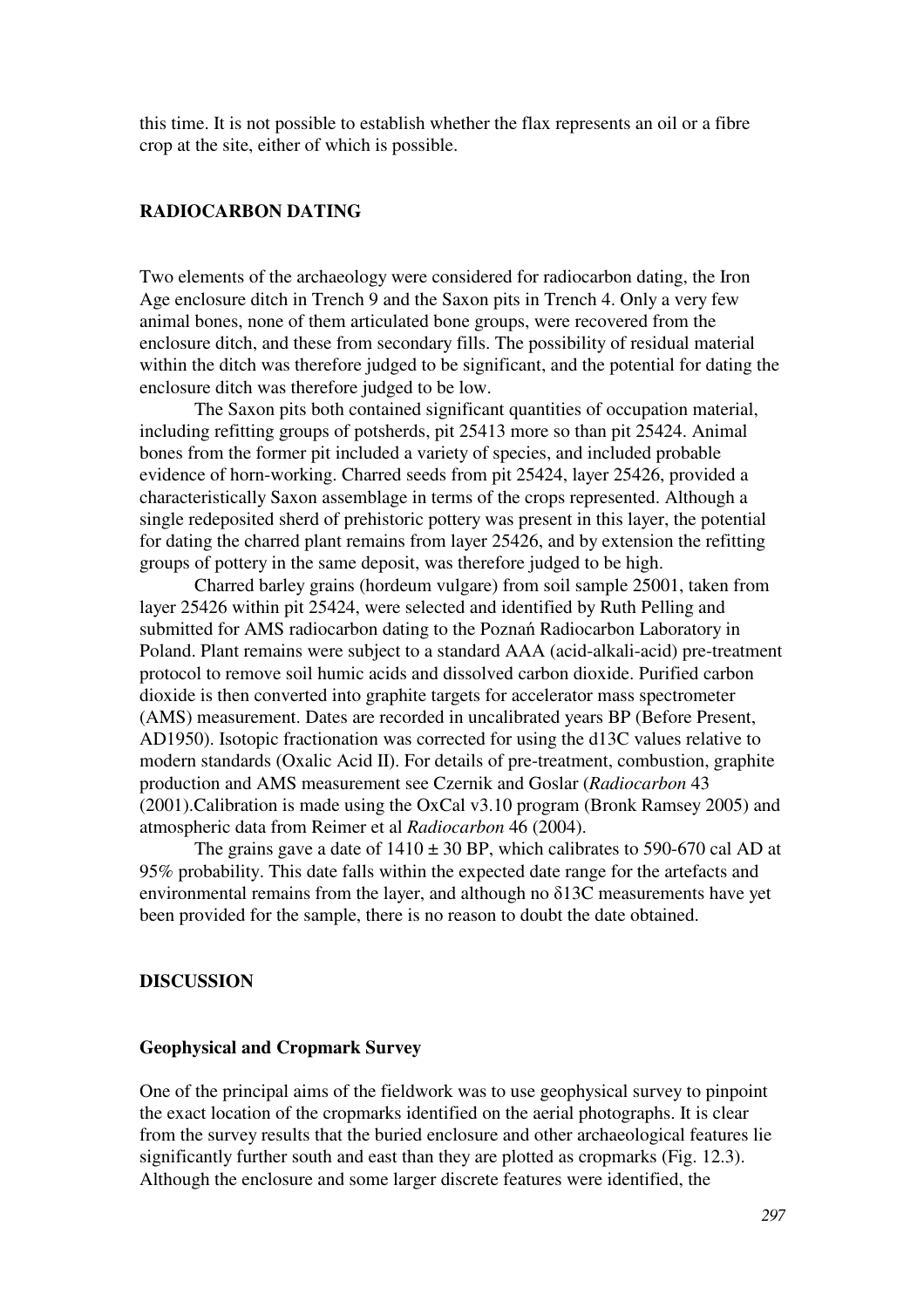geophysical survey overall did not reveal a clearer picture of the buried archaeology (see Bartlett November 2005). In the south-western field in particular the response was very patchy which may have been in part due to interference from the low overhead power lines, although there is no clear evidence of a localised effect along the course of the power lines.

 Several of the anomalies interpreted from the geophysics plan and investigated in the subsequent excavation proved to be geological in origin, in particular the sinuous feature running the west field and the soil marks investigated in Trench 5. However particularly in the case of the features in Trench 5, the anomalies were indistinguishable from those which represented archaeological features on the geophysics plot. This has significant implications for the interpretation of the geophysical survey over the areas not investigated by excavation.

 The furrows of medieval or post-medieval ridge-and-furrow were picked up by the geophysical survey in both the western and middle fields, and were confirmed in both fields by subsequent trenching and excavation.

#### **The early Iron Age enclosure**

The pottery from the ditch shows that this enclosure was probably contemporary with the hillfort and the settlement on the plateau below it. In addition to the pottery from the enclosure ditch, there were two residual sherds of late Bronze Age or early Iron Age date in Trench 4 and one in Trench 2. These sherds could represent contemporary external activity around the enclosure, or evidence of earlier activity in the area. If contemporary, they suggest an earlier inception for the enclosure than suggested by the few sherds from the ditch, possibly in the late Bronze Age.

 At approximately 60 m square the enclosed area is only 0.36 ha, and the enclosure is of average size for those in the Upper Thames Valley (Hingley and Miles 1984, Fig. 4.3). It is very similar in area to the nearest other confirmed early Iron Age enclosure, a sub-rectangular enclosure c 40 m by 80 m at Allen's Pit, Dorchester, but the latter had a ditch more than 5 m wide and nearly 3 m deep (Bradford 1942), and although the ditch at Neptune Wood was not bottomed, this was only 4 m wide and did not appear to be a defensive earthwork of the same type. The width as found is the result of considerable erosion, and the ditch was probably less than 3 m wide originally. Harding (1972, 15-16) also suggested that Wigbald's Farm, Long Wittenham, was also an enclosed settlement of similar type and date, but this is uncertain. The Neptune Wood enclosure, with its possible roundhouse inside, is better regarded as a domestic farmstead, similar to other local sites such as Smiths pit 1, Cassington (Harding 1972, 15 and Pl. 27) and a cropmark site at Culham Heights overlooking Andersey Island, from which early Iron Age pottery has been noted when fieldwalking.

 The environmental evidence is limited but informative. Snails from the enclosure ditch include aquatic species, suggesting that the water table was high enough for seasonal standing water in the ditch. There was no evidence to suggest that the enclosure was enclosed by a hedge, so protection was presumably provided by upcast from the ditch, possibly surmounted by a fence or palisade. The surroundings included damp grassland, possibly pasture.

 Following discussion between Oxfordshire County Archaeological Services, The Northmoor Trust and OA and in accordance with the aims of the project to protect any significant archaeology in the area of the proposed wood, it was agreed to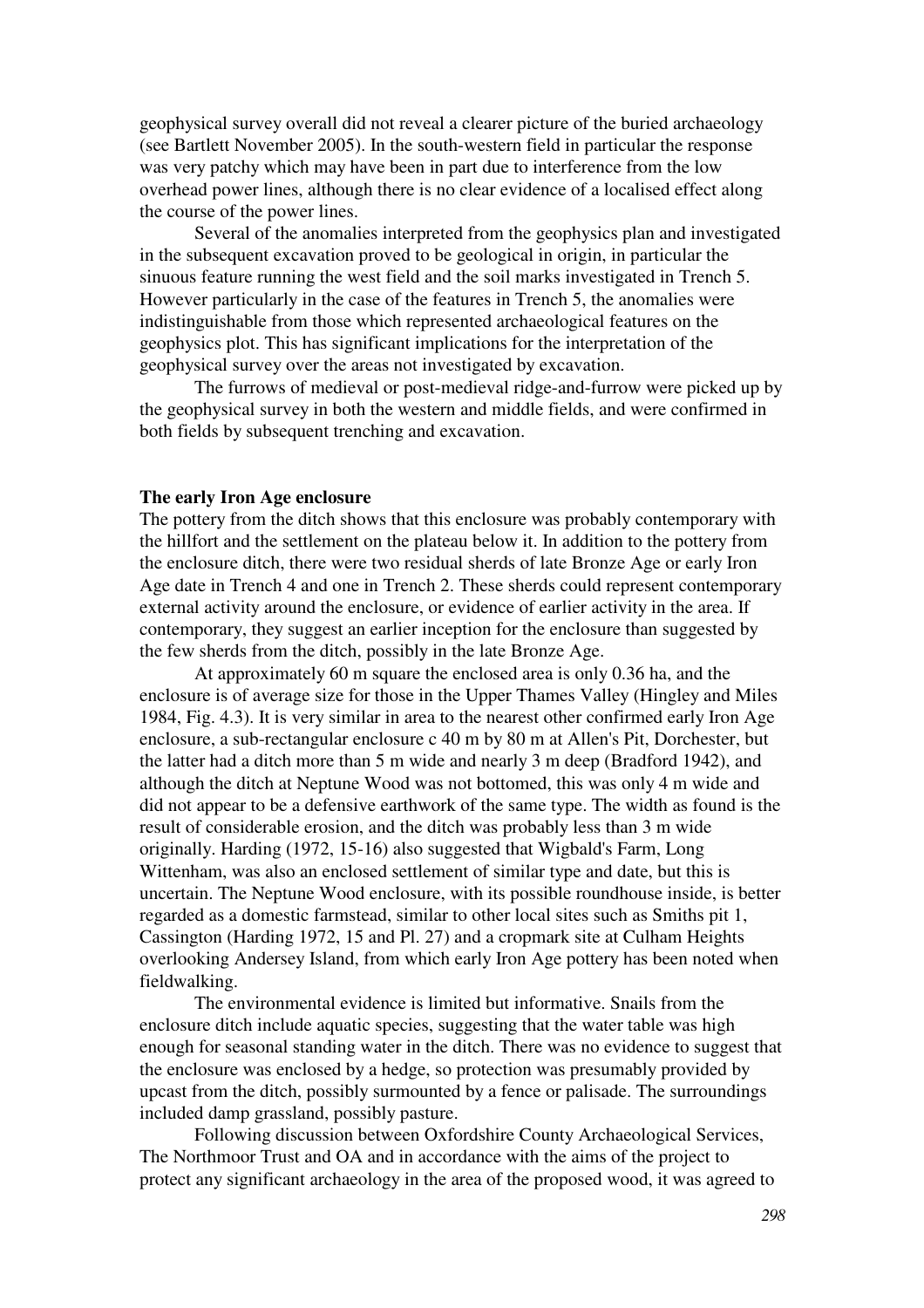redesign the northern limit of the wood in the vicinity of Trenches 4 and 9. This measure should minimise any impact on the area of the prehistoric enclosure.

### **The Roman trackway and field system**

Cropmark evidence suggested that there were three roughly parallel ditches crossing the western field. These were not directly in line with the pair of ditches traced continuing across the adjacent field to the south-west, as the southernmost of the three ditches was in line with the more northerly ditch in the adjacent field. This may indicate that the cropmarks plotted in the western field of the investigation were not entirely accurate, and were perhaps confused with the furrows evident in the geophysical survey on very much the same alignment. The geophysical survey did not identify the trackway ditches clearly in the western field (see Bartlett November 2005 report), although some very tentative lines are indicated on Figures 3 and 4. Looked at on the wider scale (Fig. 2), it appears that the trackway is curving gently southwestwards.

 The scale of the investigations makes it difficult to be certain about the orientation and development of the trackway. The lengths of ditch exposed within individual trenches was generally too narrow to be certain that the apparent alignments can be projected with confidence from trench to trench; where longer lengths of ditch were exposed, as in the ponds, it is clear that the orientation of some of the ditches changed along their length. The limited excavations mean that few finds were recovered, so that only in the case of ditch 25974 can we be confident that the ditch is securely dated by the pottery. No environmental remains of any significance were recovered from any of the ditches to assist in dating them or characterising the environment around them when they were open. In the western field, the similar orientation of the medieval furrows makes distinguishing the trackway from later features particularly difficult.

With these caveats in mind, it is nevertheless possible to draw some conclusions. Ditches plausibly associated with the cropmark trackway, and containing Roman pottery, were found crossing the middle field. The more northerly ditch, the only one excavated in both trenches, is of very similar size and character in both cases. The artefactual evidence recovered from these ditches suggested that they silted up during the 2nd-4th centuries AD.

 The trackway is shown as a triple- ditched feature in the western field on the cropmark survey, and three or more ditches on virtually parallel alignments were found in Trenches 1, 2 and 10, 6 and 7. The third ditch in Trenches 6 and 7 was more substantial than either of the others, and should certainly be regarded as a significant boundary.

 Like the ditches containing Roman pottery in Trenches 6 and 7, the two most substantial ditches in Trenches 1 and 2 lay approximately 4 m apart, and have plausibly been interpreted as two of the trackway ditches. One of those in Trench 2 also contained a sherd of Roman pottery. If these ditches are linked across these two trenches, their orientation has changed from that in Trenches 6 and 7, turning more south-westwards. While not corresponding to the cropmark evidence in this field, this would be more in line with the continuing alignment of the trackway evident from cropmarks in the field to the south-west.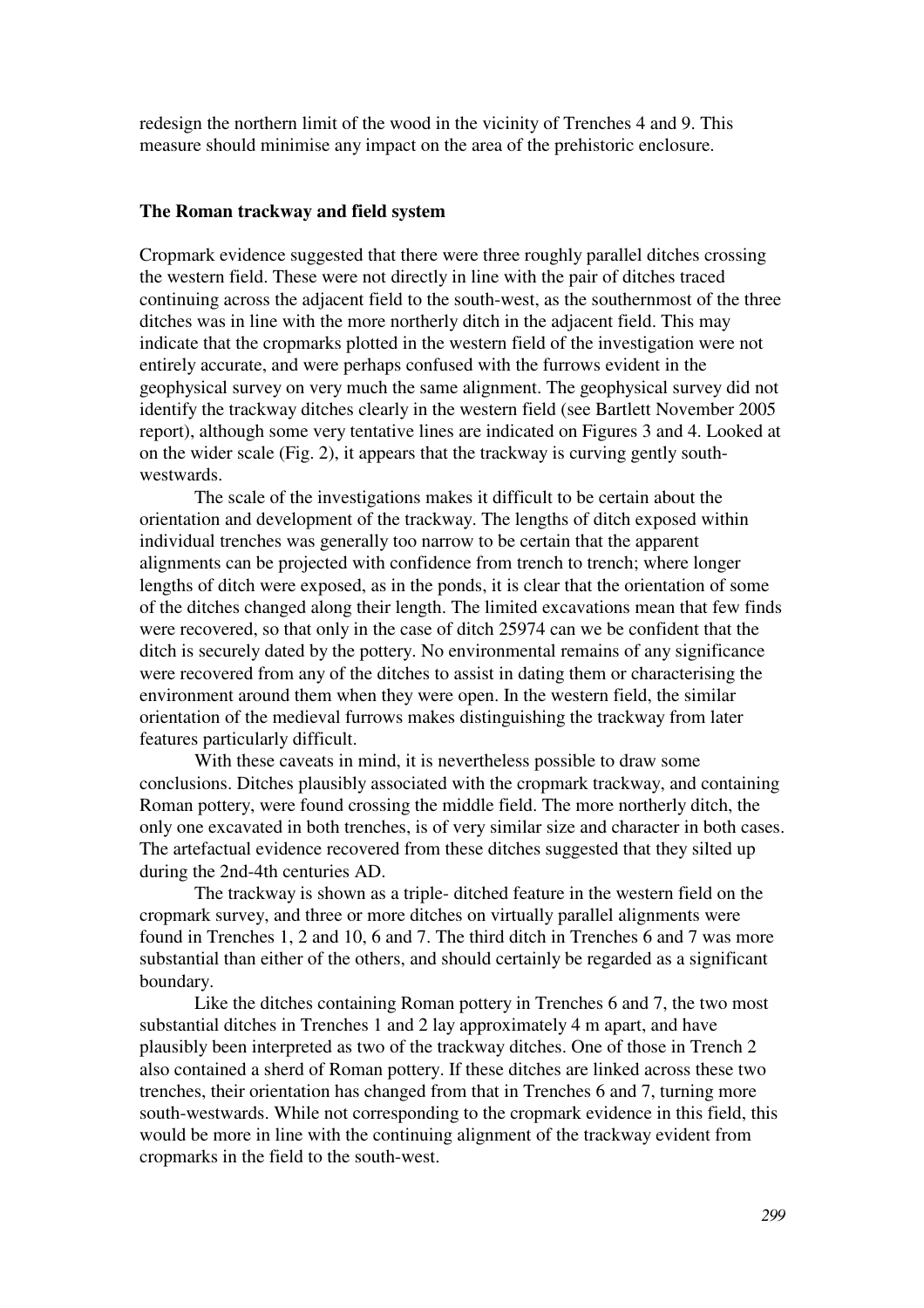The recut found in Trenches 1 and 2, which was seen in the southernmost ditch in Trench 1, but the more northerly in Trench 2, could have been present as separate ditches along other sections of the trackway, indicating a route that may have shifted laterally over time. Alternatively it may indicate a change of orientation, representing the same ditch cutting obliquely across the earlier ones; it is of very similar dimensions to the more northerly ditch in Trenches 6 and 7, and is in line with them. As the modern boundary of the middle and eastern field still lies very close to the trackway line, it is also possible that these ditches represent boundaries of widelyspaced date, phases in the long-term survival of this boundary from the Roman period.

 No surviving trackway surface was found between any of the ditches, but those spaced 3.75 m apart have been seen as the most likely contemporary pairing. The trackway is therefore considered to represent a minor track rather than a major route.

 The dating evidence for the trackway is of particular interest in terms of the local landscape, as there are several small Roman settlements which were connected by this track way and an adjoining track which ran north towards Northfield Farm. Excavations of this north-south trackway have indicated that it was only in use in the early Roman period, along with the rest of the settlement (Gray 1978,15; Hewett 1901). As only late Roman pottery was recovered from the trackway section examined in the current excavation, this could indicate the construction or continued use of the east-west trackway at a time when the north-south trackway was falling out of use. Where specified, the later Roman sherds come from secondary fills, so it is more likely that the trackway was all of one date, but that this part of the trackway continued in use.

 North of the trackway in the middle field a number of parallel, or nearly parallel, ditches were found, one of which (25974) contained a reasonable assemblage of Roman pottery. A cropmark enclosure has tentatively been identified some 30 m north of this ditch (and just outside the wood), although the geophysical survey provided only tentative confirmation of the existence of this feature. The form of this enclosure is similar to late Iron Age and Roman enclosures around Stanton Harcourt further upriver (Grimes 1943-4; Case and Whittle 1982, 115-16), so it is conceivable that the pottery in the ditch is residual, and is derived from the enclosure. Most such enclosures however date to the first or early 2nd century AD, rather than any later (see Lambrick and Allen 2004, Chapter 4, 161-175), so residual material of this date is less likely. Ditch 25974 was exposed over a fair distance, and does not cut any Roman features, so overall residual material seems less likely than that the pottery does date the ditch. This suggests a Roman field system adjacent to the trackway.

 The four or five ditches exposed at the south end of the ponds area, all of which are on a similar alignment to 25974, contained only one small sherd of pottery between them, which is claimed neither by the Roman or post-Roman pottery specialists, and a Roman sherd from a small pit or posthole alongside one of the ditches. On balance, therefore, these ditches may also belong to the Roman period.

Ditch 25315 to the south is also on much the same alignment, and it is possible that this too belongs to this Roman field system. Ditches 25300 and 25319 opposite to 25315 may then have been another part of this system, forming fields that were not rectangular but rhomboidal. The possible layout of such a field system is indicated in Figure 16. As the modern field boundary in the middle field however follows the line of the trackway so closely, ditches broadly parallel to this could be of any date, and a later, possibly Saxon or early medieval date for some of the ditches either on the north or the south cannot be ruled out.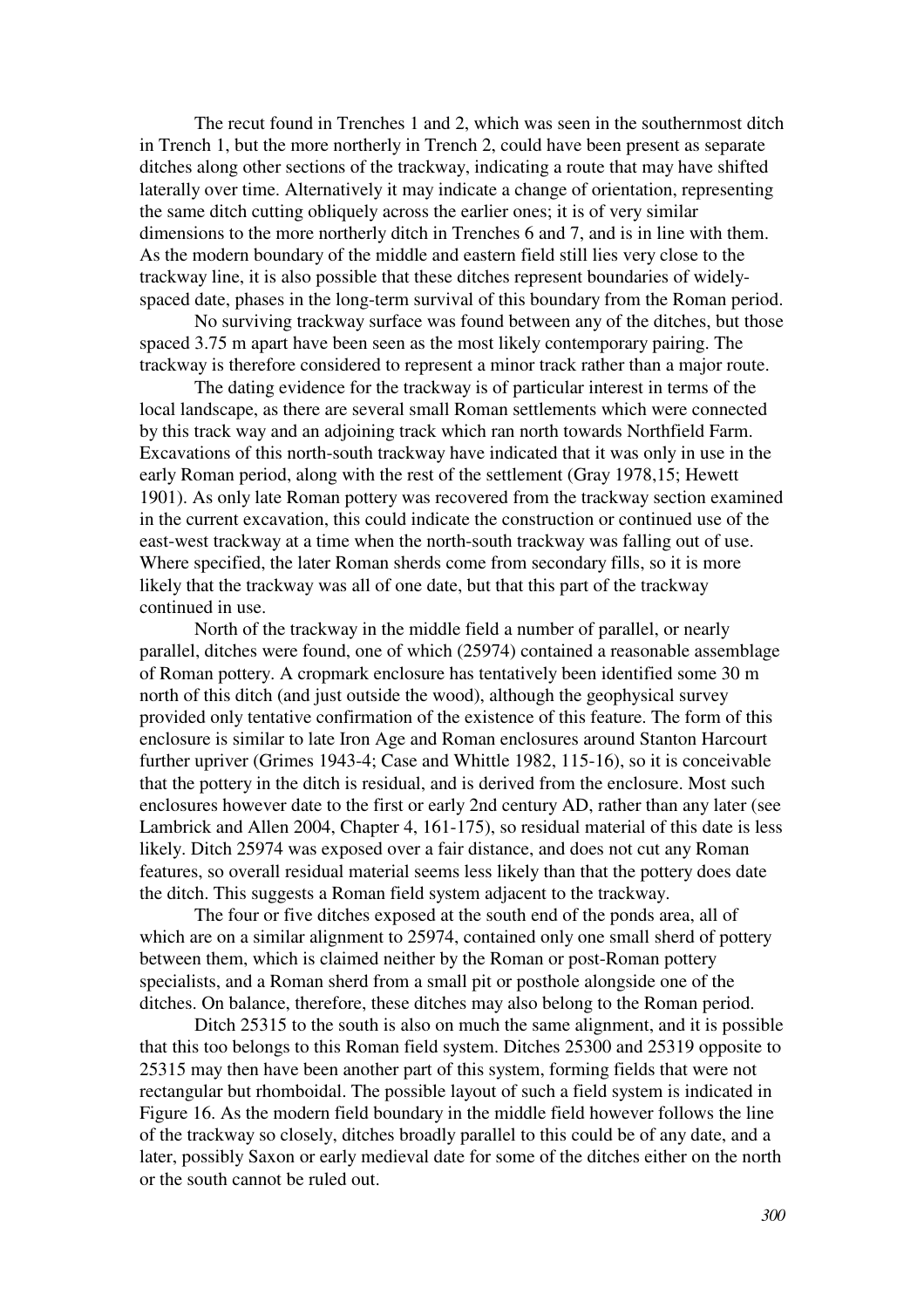Other undated ditches 25109 and 25112 in Trench 1, ditches 25603 and 25610 in Trench 6, ditch 25705 in Trench 7 may also potentially have belonged with the Roman field system, or could have been part of the medieval ridge and furrow indicated on the geophysical survey.

#### **The Middle Saxon waterholes**

 The circular anomalies investigated in Trench 4 proved to be Saxon pits, probably associated with the settlement evident in cropmarks further north in the same field. The presence of sherds of both vessels within both pits may indicate that they were in use contemporarily, but the animal bones suggest otherwise. The majority of the sherds of both vessels occurred in pit 25413, and these were also the larger sherds. It is therefore also possible that pit 25413 was filled first, and that sherds lying around the pit were later incorporated into the neighbouring pit 25424. The date of the very large vessel found in pit 25413 may therefore be slightly earlier than the radiocarbon date of 590-670 cal. AD provided for charred barley in layer 25426, but the state of the sherds in 25424 was not significantly more abraded than those in 25413, so the difference in date was probably slight.

 The unusually large size of the vessels found in the pits has been commented upon (above), and the neck of vessel LW2 is without parallel in the region. It is possible that these vessels were made as water containers, hence their large size, and that the pits in which they were eventually deposited were indeed waterholes. The convex neck of LW2 was probably accompanied by a short out-turned rim (similar to LW3), providing two grooves around the neck where rope could be secured for lowering to pots into the water.

 The charred seeds deposited in pit 25424 indicate that the local inhabitants were cultivating barley, wheat and possibly oats, and the presence of *eleocharis palustris* suggests that cultivation was occurring not only on dry ground but also on damp ground. Although very few, the snails suggest that the vicinity of the pits was dry, and hint at grazed grassland, so perhaps cultivation was occurring close to the Thames. There is a tantalising hint of the cultivation of flax as well, which is known on other sites in the Upper Thames valley in the Saxon period. The single charred hazelnut also suggests that nut trees were present in the vicinity.

 Animal bones from pit 25413 indicate a predominance of cattle, but with sheep, goats and pigs also present. Crafts are also indicated by the working of horncores, and geese may either have been kept or hunted. The second pit 25424 contained a very different fauna, including antler from red or roe deer, a small mammal, a small bird and a fish. Some of these bones may have entered the pit accidentally, but the shed antler and the fishbone must be evidence of human agency. They provide evidence of the exploitation of wild resources as well as domesticated animals.

 The function of these pits is uncertain, although the evidence is suggestive of quarries or waterholes that were subsequently reused for the disposal of animal bone, pottery and various organic components along with a little metalwork. This domestic rubbish suggests a continuing focus of Saxon settlement close by.

 Evidence of medieval activity (other than agricultural) is inconclusive. One of the group of ditches parallel to the Roman trackway , and to the modern field boundary, in the middle field contained a single potsherd whose date is disputed. If this was not medieval, then all of the ditches and adjacent pits may have been Roman,